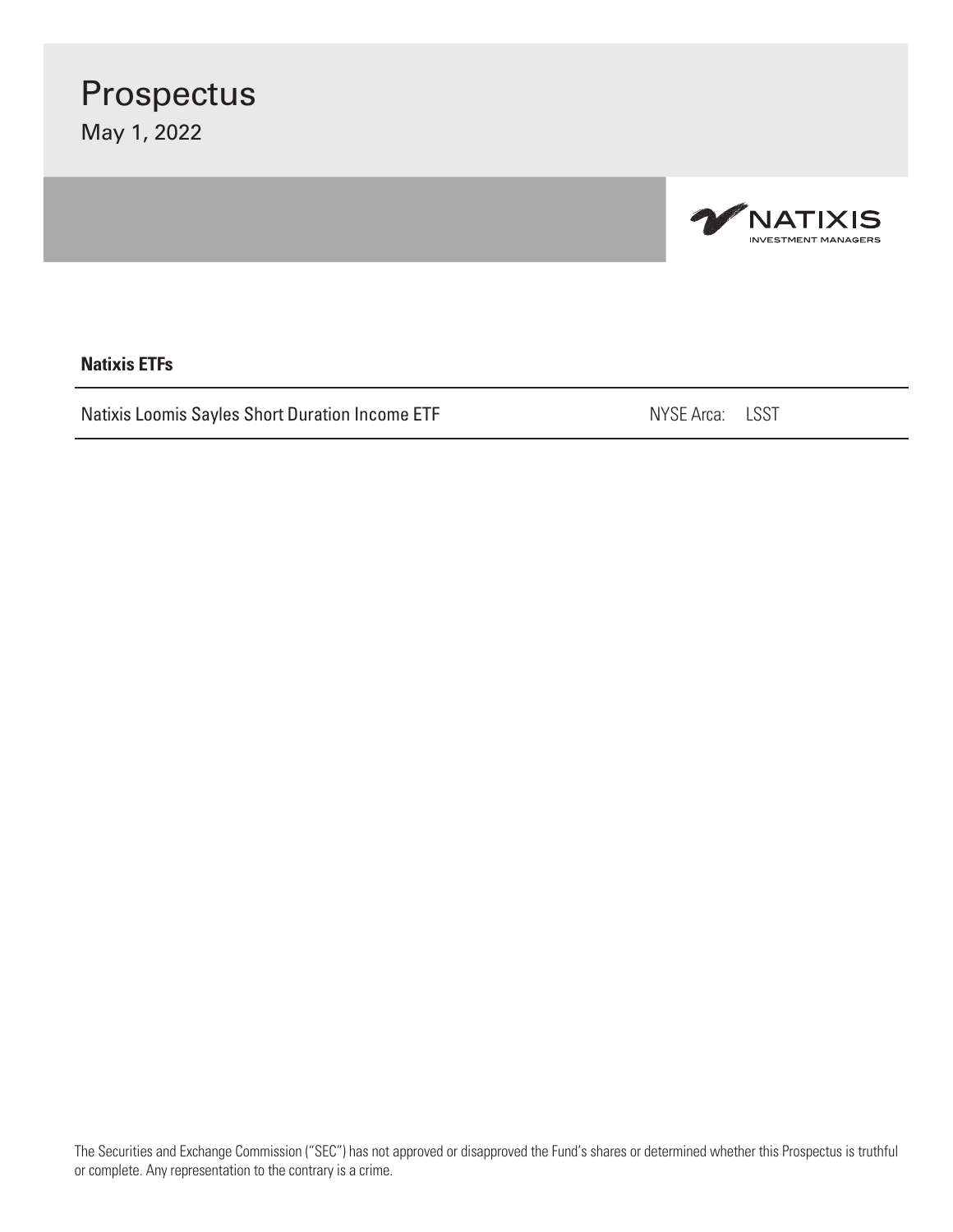### Table of Contents

| <b>Fund Summary</b>                                                                                                                 | 1           |
|-------------------------------------------------------------------------------------------------------------------------------------|-------------|
| Natixis Loomis Sayles Short Duration Income ETF                                                                                     | 1           |
| <b>Investment Goals, Strategies and Risks</b><br>More About Goals and Strategies<br>Natixis Loomis Sayles Short Duration Income ETF | 6<br>6<br>6 |
| Differences Between Investing in an ETF and a Mutual<br>Fund                                                                        | 13          |
| More Information About the Fund's Strategies                                                                                        | 13          |
| <b>Management Team</b>                                                                                                              | 14          |
| Meet the Fund's Investment Adviser and Subadviser                                                                                   | 14          |
| Meet the Fund's Portfolio Managers<br><b>Other Service Providers</b>                                                                | 14<br>14    |
| <b>Additional Information</b>                                                                                                       | 15          |
| <b>Shareholder Information</b>                                                                                                      | 15          |
| <b>Buying and Selling Shares</b>                                                                                                    | 15          |
| Investments by Registered Investment Companies                                                                                      | 15          |
| Frequent Purchases and Redemptions of Fund Shares                                                                                   | 16          |
| Payment to Broker-Dealers and Other Financial<br><b>Intermediaries</b>                                                              | 16          |
| <b>Share Prices</b>                                                                                                                 | 16          |
| Net Asset Value                                                                                                                     | 16          |
| <b>Distributions</b>                                                                                                                | 18          |
| <b>Book Entry</b>                                                                                                                   | 18          |
| <b>Creations and Redemptions</b>                                                                                                    | 18          |
| <b>Taxation</b>                                                                                                                     | 19          |
| Other Information                                                                                                                   | 21          |
| Premium/Discount Information                                                                                                        | 21          |
| <b>Continuous Offering</b><br>Conflicts of Interest                                                                                 | 21<br>21    |
| Prior Performance of Subadviser's Similarly Managed                                                                                 | 21          |
| Accounts                                                                                                                            |             |
| <b>Financial Performance</b>                                                                                                        | 23          |
| Appendix A - Additional Index Information                                                                                           | $A-1$       |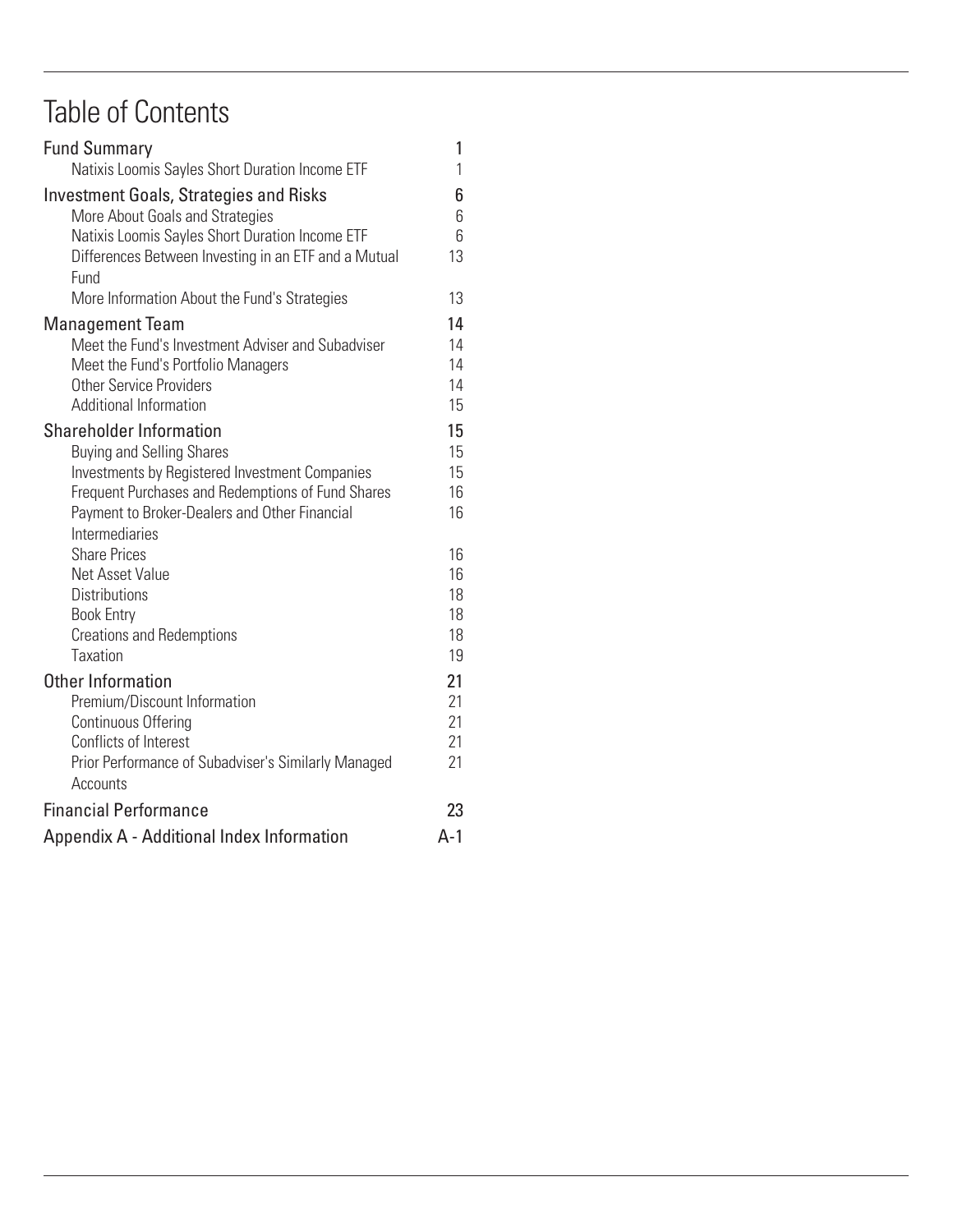# <span id="page-2-0"></span>Natixis Loomis Sayles Short Duration Income ETF

### Investment Goal

The Fund's investment objective is current income consistent with preservation of capital.

### Fund Fees & Expenses

The following table describes the fees and expenses that you may pay if you buy, hold, and sell shares of the Fund. You may pay other fees, such as brokerage commissions and other fees to financial intermediaries, which are not reflected in this table. If such expenses were reflected, the expenses set forth below would be higher.

#### Annual Fund Operating Expenses

| (expenses that you pay each year as a percentage of the value of your investment)  | <b>ETF</b> |
|------------------------------------------------------------------------------------|------------|
| Management fees                                                                    | $0.30\%$   |
| Distribution and/or service (12b-1) fees                                           | $0.00\%$   |
| Other expenses                                                                     | 0.63%      |
| Total annual fund operating expenses                                               | 0.93%      |
| Fee waiver and/or expense reimbursement <sup>1</sup>                               | 0.55%      |
| Total annual fund operating expenses after fee waiver and/or expense reimbursement | 0.38%      |

1 Natixis Advisors, LLC ("Natixis Advisors" or the "Adviser") has given a binding contractual undertaking to the Fund to limit the amount of the Fund's total annual fund operating expenses to 0.38% of the Fund's average daily net assets, exclusive of brokerage expenses, interest expense, taxes, acquired fund fees and expenses, and organizational and extraordinary expenses, such as litigation and indemnification expenses. This undertaking is in effect through April 30, 2025 and may be terminated before then only with the consent of the Fund's Board of Trustees. The Adviser will be permitted to recover management fees waived and/or expenses reimbursed to the extent that expenses in later periods fall below both (1) the expense limitation ratio in place at the time such amounts were waived/reimbursed and (2) the Fund's current applicable expense limitation ratio. The Fund will not be obligated to repay any such waived/reimbursed fees and expenses more than one year after the end of the fiscal year in which the fees or expenses were waived/reimbursed.

#### Example

This example is intended to help you compare the cost of investing in the Fund with the cost of investing in other funds. The example assumes that you invest \$10,000 in the Fund for the time periods indicated (whether or not shares are redeemed), and also assumes that your investment has a 5% return each year and that the Fund's operating expenses remain the same, except that the example is based on the Total Annual Fund Operating Expenses After Fee Waiver and/or Expense Reimbursement assuming that such waiver and/or reimbursement will only be in place through the date noted above and on the Total Annual Fund Operating Expenses for the remaining periods. The example does not take into account brokerage commissions and other fees to financial intermediaries that you may pay on your purchases and sales of shares of the Fund. It also does not include the transaction fees on purchases and redemptions of creation units ("Creation Units"), because those fees will not be imposed on retail investors. Although your actual costs may be higher or lower, based on these assumptions, your costs would be:

| If che<br>edeemed: | year          | <b>UQQre</b><br>сагэ<br>$  -$ | years | 10 years    |
|--------------------|---------------|-------------------------------|-------|-------------|
| ETF                | $\cap$<br>ت ک | $\Delta$<br>$-L$              | 344   | 982<br>$ -$ |

#### Portfolio Turnover

The Fund pays transaction costs, such as commissions, when it buys and sells securities (or "turns over" its portfolio). A higher portfolio turnover rate may indicate higher transaction costs and may result in higher taxes for you if your Fund shares are held in a taxable account. These costs, which are not reflected in annual fund operating expenses or in the example, affect the Fund's performance. During its most recently ended fiscal year, the Fund's portfolio turnover rate was 140% of the average value of its portfolio.

### Investments, Risks and Performance

#### Principal Investment Strategies

Under normal circumstances, the Fund will invest at least 80% of its net assets (plus any borrowings made for investment purposes) in fixed-income securities such as bonds, notes and debentures, as well as other investments that Loomis, Sayles & Company, L.P. ("Loomis Sayles" or the "Subadviser")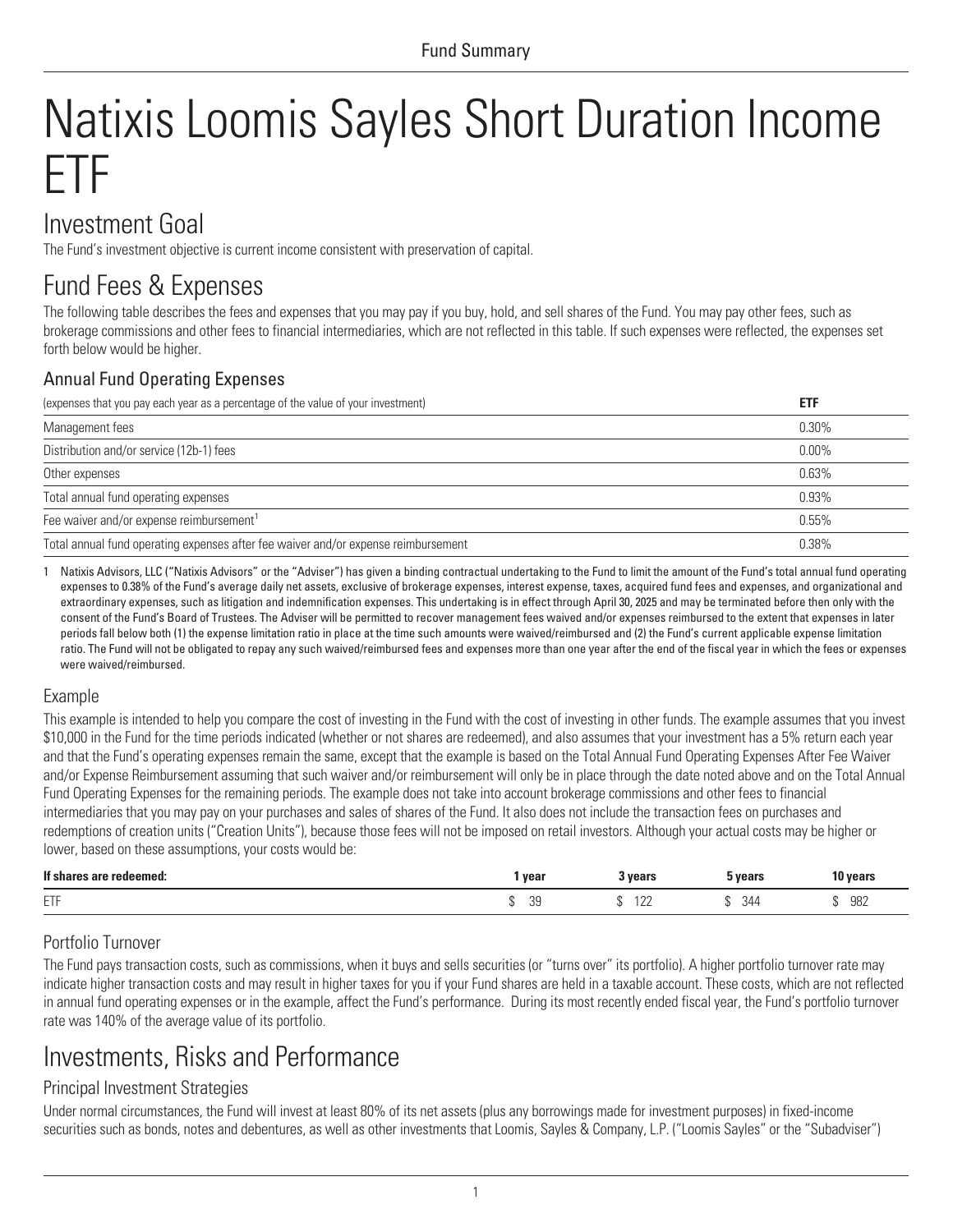believes have similar economic characteristics (such as loans). It is anticipated that the Fund's weighted average duration will generally be between one and three years. Duration is a measure of the expected life of a fixed-income security that is used to determine the sensitivity of a security's price to changes in interest rates. A fund with a longer average portfolio duration will be more sensitive to changes in interest rates than a fund with a shorter average portfolio duration. By way of example, the price of a bond fund with an average duration of five years would be expected to fall approximately 5% if interest rates rose by one percentage point.

The Fund seeks its objective by investing primarily in investment-grade fixed-income securities. Each security is evaluated on the basis of its expected contribution to risk and return of the portfolio relative to the benchmark. "Investment-grade fixed-income securities" are those securities that are rated in one of the top four rating categories at the time of purchase by at least one of the three major rating agencies (Moody's Investors Service, Inc. ("Moody's"), Fitch Investor Services, Inc. ("Fitch") or S&P Global Ratings ("S&P")) or, if unrated, securities determined by the Subadviser to be of comparable quality. The Fund may also invest up to 15% of its assets, at the time of purchase, in bonds rated below investment grade (i.e., none of the three major ratings agencies have rated the securities in one of their top four ratings categories) (commonly known as "junk bonds"), or, if unrated, securities determined by the Subadviser to be of comparable quality. The Fund may invest in U.S. dollar-denominated foreign securities, including emerging market securities. For the purposes of determining whether a particular country is considered a developed or emerging market, the Fund will use a country's sovereign quality rating. An emerging market country is defined as a country which carries a sovereign quality rating below investment grade by either S&P or Moody's, or is unrated by both S&P and Moody's.

In deciding which securities to buy and sell, Loomis Sayles may consider a number of factors related to the bond issue and the current bond market, including for example, the stability and volatility of a country's bond markets, the financial strength of the issuer, current interest rates, current valuations and Loomis Sayles' expectations regarding general trends in interest rates. Loomis Sayles will also consider how purchasing or selling a bond would impact the overall portfolio's risk profile (for example, its sensitivity to interest rate risk and sector-specific risk) and potential return (income and capital gains).

The fixed-income securities in which the Fund may invest include, among other things, corporate bond and other debt securities (including junior and senior bonds), variable and floating rate securities, U.S. government securities, collateralized loan obligations, mortgage-backed securities and other asset-backed securities and securities issued pursuant to Rule 144A under the Securities Act of 1933 ("Rule 144A securities"). The Fund may also invest in mortgagerelated securities (including mortgage dollar rolls and collateralized mortgage obligations ("CMOs")). The Fund may also engage in futures transactions for hedging and investment purposes.

The Fund may also engage in active and frequent trading of securities. Frequent trading may produce a high level of taxable gains, including short-term capital gains taxable as ordinary income, as well as increased trading costs, which may lower the Fund's return.

#### Principal Investment Risks

The principal risks of investing in the Fund are summarized below. The Fund does not represent a complete investment program. You may lose money by investing in the Fund.

Fund shares are not bank deposits and are not guaranteed, endorsed or insured by the Federal Deposit Insurance Corporation or any other government agency, and are subject to investment risks, including possible loss of the principal invested.

The significance of any specific risk to an investment in the Fund will vary over time, depending on the composition of the Fund's portfolio, market conditions, and other factors. You should read all of the risk information presented below carefully, because any one or more of these risks may result in losses to the Fund.

Interest Rate Risk: Interest rate risk is the risk that the value of the Fund's investments will fall if interest rates rise. Generally, the value of fixed-income securities rises when prevailing interest rates fall and falls when interest rates rise. Interest rate risk generally is greater for funds that invest in fixed-income securities with relatively longer durations than for funds that invest in fixed-income securities with shorter durations. In addition, an economic downturn or period of rising interest rates could adversely affect the market for these securities and reduce the Fund's ability to sell them, negatively impacting the performance of the Fund. Potential future changes in government monetary policy may affect the level of interest rates.

**Credit/Counterparty Risk:** Credit/counterparty risk is the risk that the issuer or guarantor of a fixed-income security, or the counterparty to a derivative or other transaction, will be unable or unwilling to make timely payments of interest or principal or to otherwise honor its obligations. As a result, the Fund may sustain losses or be unable or delayed in its ability to realize gains. The Fund will be subject to credit/counterparty risk with respect to the counterparties to its derivatives transactions. This risk will be heightened to the extent the Fund enters into derivative transactions with a single counterparty (or affiliated counterparties that are part of the same organization), causing the Fund to have significant exposure to such counterparty. Many of the protections afforded to participants on organized exchanges and clearinghouses, such as the performance guarantee given by a central clearinghouse, are not available in connection with derivatives transactions, such as foreign currency transactions. For centrally cleared derivatives, such as cleared swaps, futures and many options, the primary credit/counterparty risk is the creditworthiness of the Fund's clearing broker and the central clearinghouse itself.

**Mortgage-Related and Asset-Backed Securities Risk:** In addition to the risks associated with investments in fixed-income securities generally (for example, credit, liquidity and valuation risk), mortgage-related and asset-backed securities are subject to the risks of the mortgages and assets underlying the securities as well as prepayment risk, the risk that the securities may be prepaid and result in the reinvestment of the prepaid amounts in securities with lower yields than the prepaid obligations. Conversely, there is a risk that a rise in interest rates will extend the life of a mortgage-related or asset-backed security beyond the expected prepayment time, typically reducing the security's value, which is called extension risk. The Fund also may incur a loss when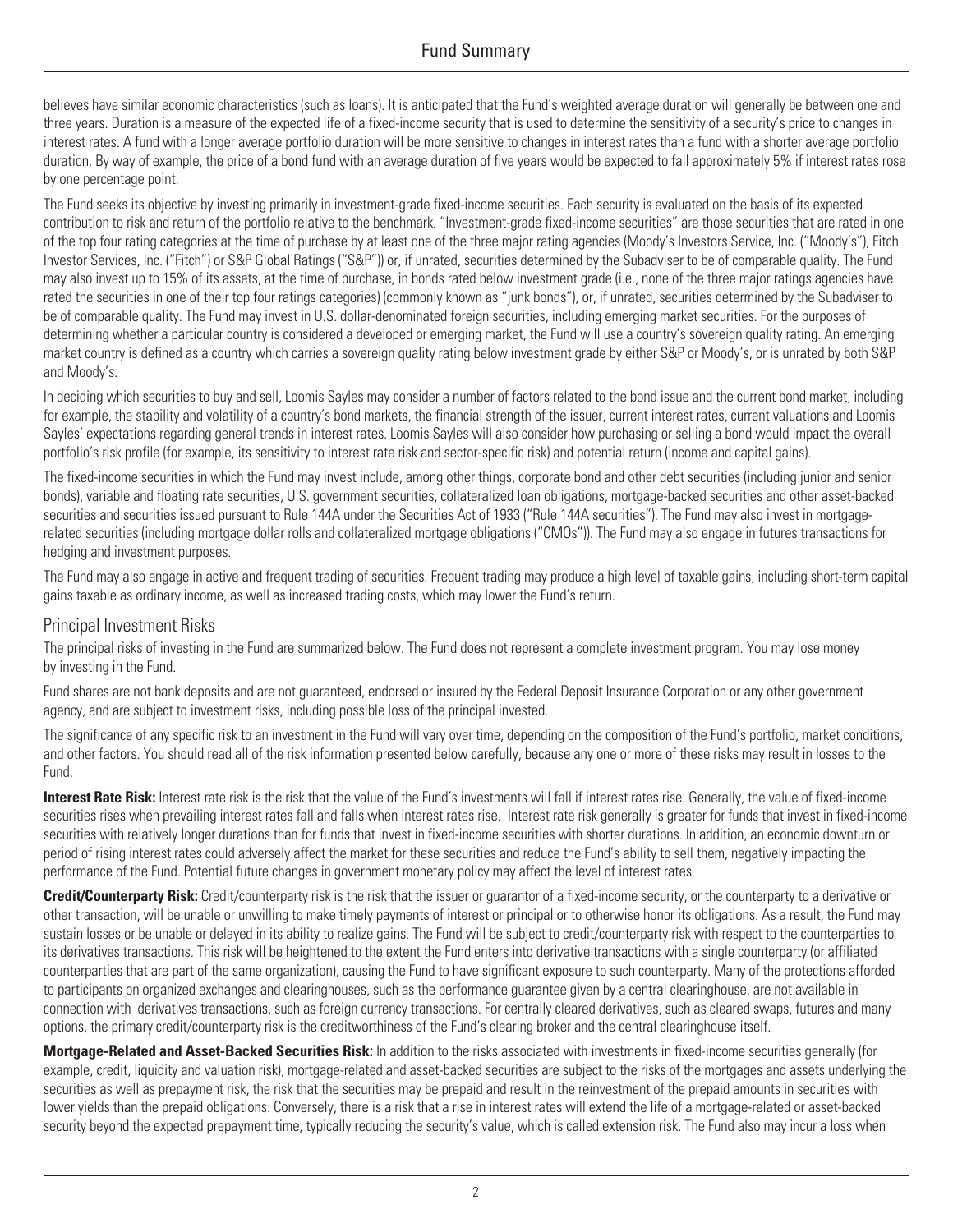there is a prepayment of securities that were purchased at a premium. The Fund's investments in other asset-backed securities are subject to risks similar to those associated with mortgage-related securities, as well as additional risks associated with the nature of the assets and the servicing of those assets.

**Below Investment Grade Fixed-Income Securities Risk:** The Fund's investments in below investment grade fixed-income securities, also known as "junk bonds," may be subject to greater risks than other fixed-income securities, including being subject to greater levels of interest rate risk, credit/counterparty risk (including a greater risk of default) and liquidity risk. The ability of the issuer to make principal and interest payments is predominantly speculative for below investment grade fixed-income securities.

**Market/Issuer Risk:** The market value of the Fund's investments will move up and down, sometimes rapidly and unpredictably, based upon overall market and economic conditions, as well as a number of reasons that directly relate to the issuers of the Fund's investments, such as management performance, financial condition and demand for the issuers' goods and services.

**Authorized Participant Concentration Risk:** Only an authorized participant ("Authorized Participant") may engage in creation or redemption transactions directly with the Fund. The Fund has a limited number of institutions that act as Authorized Participants, none of which are or will be obligated to engage in creation or redemption transactions. To the extent that these institutions exit the business or are unable to proceed with creation and/or redemption orders with respect to the Fund and no other Authorized Participant is able to step forward to create or redeem Creation Units, Fund shares may trade at a discount to net asset value ("NAV") and possibly face trading halts and/or delisting.

**Cybersecurity and Technology Risk:** The Fund, its service providers, market makers, listing exchange, Authorized Participants and other market participants increasingly depend on complex information technology and communications systems, which are subject to a number of different threats and risks that could adversely affect the Fund and its shareholders. Cybersecurity and other operational and technology issues may result in financial losses to the Fund and its shareholders.

**Derivatives Risk:** Derivative instruments (such as those in which the Fund may invest, including treasury futures) are subject to changes in the value of the underlying assets or indices on which such instruments are based. There is no guarantee that the use of derivatives will be effective or that suitable transactions will be available. Even a small investment in derivatives may give rise to leverage risk and can have a significant impact on the Fund's exposure to securities market values, interest rates or currency exchange rates. It is possible that the Fund's liquid assets may be insufficient to support its obligations under its derivatives positions. The use of derivatives for other than hedging purposes may be considered a speculative activity, and involves greater risks than are involved in hedging. The use of derivatives may cause the Fund to incur losses greater than those that would have occurred had derivatives not been used. The Fund's use of derivatives, such as treasury futures, involves other risks, such as credit/counterparty risk relating to the other party to a derivative contract, the risk of difficulties in pricing and valuation, the risk that changes in the value of a derivative may not correlate as expected with changes in the value of relevant assets, rates or indices, liquidity risk, allocation risk and the risk of losing more than the initial margin (if any) required to initiate derivatives positions. There is also the risk that the Fund may be unable to terminate or sell a derivative position at an advantageous time or price. The Fund's derivative counterparties may experience financial difficulties or otherwise be unwilling or unable to honor their obligations, possibly resulting in losses to the Fund.

**Emerging Markets Risk:** In addition to the risks of investing in foreign investments generally, emerging markets investments are subject to greater risks arising from political or economic instability, war, nationalization or confiscatory taxation, currency exchange or repatriation restrictions, sanctions by other countries (such as the United States or the European Union) and an issuer's unwillingness or inability to make dividend, principal or interest payments on its securities. Emerging markets companies may be smaller and have shorter operating histories than companies in developed markets.

**Foreign Securities Risk:** Investments in foreign securities may be subject to greater political, economic, environmental, credit/counterparty and information risks. The Fund's investments in foreign securities also are subject to foreign currency fluctuations and other foreign currency-related risks. Foreign securities may be subject to higher volatility than U.S. securities, varying degrees of regulation and limited liquidity. Foreign securities held by the Fund may trade on foreign exchanges that are closed when the securities exchange on which the Fund shares trade is open, which may result in deviations between the current price of a foreign security and the last quoted price for that security (i.e., the Fund's quote from the closed foreign market). This could result in premiums or discounts to NAV that may be greater than those experienced by other ETFs.

Leverage Risk: Leverage is the risk associated with securities or investment practices (e.g., borrowing and the use of certain derivatives) that multiply small index, market or asset-price movements into larger changes in value. The use of leverage increases the impact of gains and losses on the Fund's returns, and may lead to significant losses if investments are not successful.

**LIBOR Risk:** LIBOR risk is the risk that the transition away from the London Interbank Offered Rate ("LIBOR") may lead to increased volatility and illiquidity in markets that are tied to LIBOR. LIBOR is a benchmark interest rate that is used extensively as a "reference rate" for financial instruments, including many corporate and municipal bonds, bank loans, asset-backed and mortgage-related securities, interest rate swaps and other derivatives. ICE Benchmark Administration, the administrator of LIBOR, ceased publication of most LIBOR settings on a representative basis at the end of 2021 and is expected to cease publication of a majority of U.S. dollar LIBOR settings on a representative basis after June 30, 2023. In addition, global regulators have announced that, with limited exceptions, no new LIBOR-based contracts should be entered into after 2021. The transition away from LIBOR poses a number of other risks, including changed values of LIBOR-related investments and reduced effectiveness of hedging strategies, each of which may adversely affect the Fund's performance.

Liquidity Risk: Liquidity risk is the risk that the Fund may be unable to find a buyer for its investments when it seeks to sell them or to receive the price it expects. Decreases in the number of financial institutions willing to make markets in the Fund's investments or in their capacity or willingness to transact may increase the Fund's exposure to this risk. Events that may lead to increased redemptions, such as market disruptions or increases in interest rates, may also negatively impact the liquidity of the Fund's investments when it needs to dispose of them. If the Fund is forced to sell its investments at an unfavorable time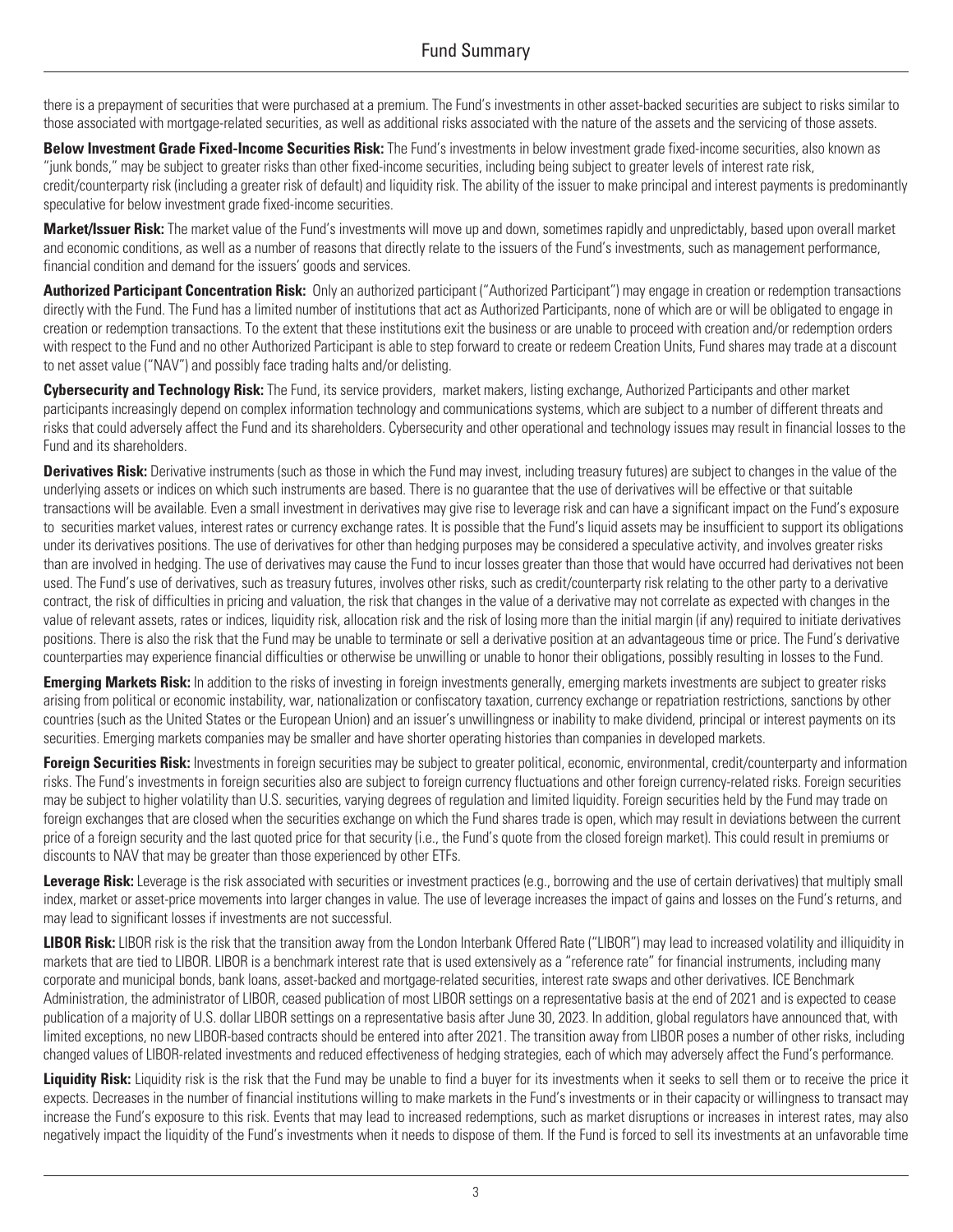and/or under adverse conditions in order to meet redemption requests, such sales could negatively affect the Fund. During times of market turmoil, there may be no buyers or sellers for securities in certain asset classes. Securities acquired in a private placement, such as Rule 144A securities, are generally subject to significant liquidity risk because they are subject to strict restrictions on resale and there may be no liquid secondary market or ready purchaser for such securities. In other circumstances, liquid investments may become illiquid. Liquidity issues may also make it difficult to value the Fund's investments. The Fund may invest in liquid investments that become illiquid due to financial distress, or geopolitical events such as sanctions, trading halts or wars.

**Management Risk:** A strategy used by the Fund's portfolio managers may fail to produce the intended result.

**New and Smaller Sized Fund Risk:** The Fund is relatively new and has a limited operating history for investors to evaluate and may not be successful in implementing its investment strategies. The Fund may fail to attract sufficient assets to achieve or maintain economies of scale, which could result in the Fund being liquidated at any time without shareholder approval and at a time that may not be favorable for all shareholders. Smaller ETFs will have a lower public float and lower trading volumes, leading to wider bid/ask spreads.

**Operational Risk:** The Fund is exposed to operational risk arising from a number of factors, including but not limited to human error, processing and communication errors, errors of the Fund's service providers, market makers, listing exchange, Authorized Participants or the issuers of securities in which the Fund invests or with which they do business, failed or inadequate processes and technology or systems failures.

**Premium/Discount Risk**: Shares of the Fund are listed for trading on the NYSE Arca, Inc. (the "NYSE Arca") and are bought and sold in the secondary market at market prices that may differ from their most recent NAV. The market value of the Fund's shares will fluctuate, in some cases materially, in response to changes in the Fund's NAV, the intraday value of the Fund's holdings, and the relative supply and demand for the Fund's shares on the exchange. Disruptions to creations and redemptions, the existence of extreme market volatility or potential lack of an active trading market for shares may result in shares trading at a significant premium or discount to NAV and/or in a reduced liquidity of your investment. During such periods, you may be unable to sell your shares or may incur significant losses if you sell your shares. There are various methods by which investors can purchase and sell shares and various types of orders that may be placed. Investors should consult their financial intermediary before purchasing or selling shares of the Fund. If a shareholder purchases shares at a time when the market price is at a premium to the NAV or sells shares at a time when the market price is at a discount to the NAV, the shareholder may sustain losses.

**Secondary Market Trading Risk:** Investors buying or selling shares of the Fund in the secondary market will pay brokerage commissions or other charges imposed by broker-dealers as determined by that broker. Brokerage commissions are often a fixed amount and may be a significant proportional cost for investors seeking to buy or sell relatively small amounts of shares.

**Trading Issues Risk:** Trading in Fund shares on the NYSE Arca may be halted in certain circumstances. There can be no assurance that the requirements of the NYSE Arca necessary to maintain the listing of the Fund will continue to be met.

**Valuation Risk:** This is the risk that the Fund has valued certain securities or positions at a higher price than the price at which they can be sold. This risk may be especially pronounced for investments, such as derivatives, that may be illiquid or may become illiquid.

#### Risk/Return Bar Chart and Table

The bar chart and table shown below provide some indication of the risks of investing in the Fund by showing changes in the Fund's performance from year to year and by showing how the Fund's average annual returns for the one-year and life-of-fund periods compare to those of a broad measure of market performance. The Fund's past performance (before and after taxes) does not necessarily indicate how the Fund will perform in the future. Updated performance information is available online at im.natixis.com and/or by calling the Fund toll-free at 800-458-7452.

#### **Total Return**



Return Before Taxes 0.00% 2.92%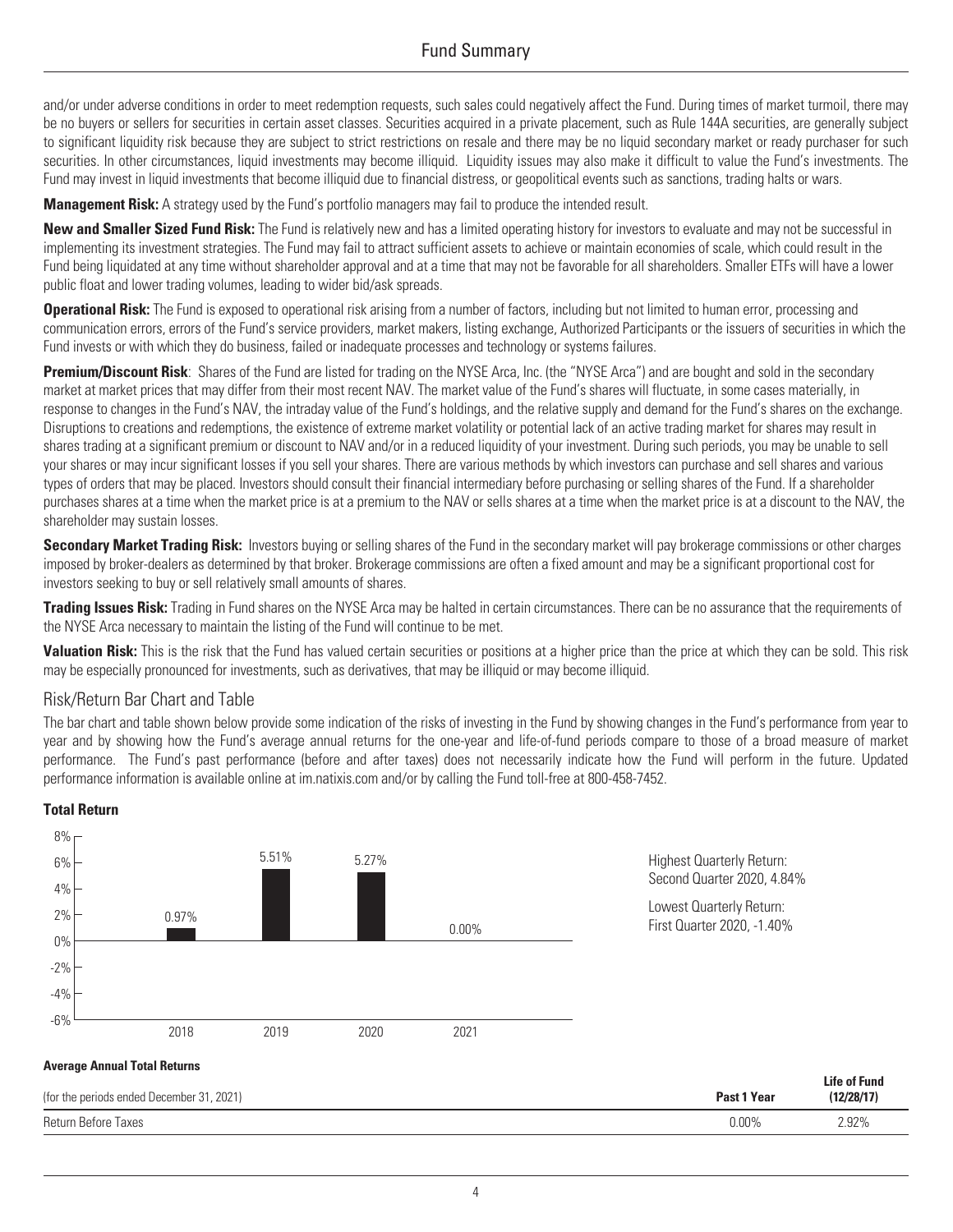#### **Average Annual Total Returns**

| (for the periods ended December 31, 2021)                   | Past 1 Year | <b>Life of Fund</b><br>(12/28/17) |  |
|-------------------------------------------------------------|-------------|-----------------------------------|--|
| <b>Return After Taxes on Distributions</b>                  | $-0.95\%$   | $.72\%$                           |  |
| Return After Taxes on Distributions and Sale of Fund Shares | 0.15%       | $174\%$                           |  |
| Bloomberg U.S Government/Credit 1-3 Year Bond Index         | $-0.47\%$   | 2.10%                             |  |

After-tax returns are calculated using the historical highest individual federal marginal income tax rates and do not reflect the impact of state and local taxes. Actual after-tax returns depend on an investor's tax situation and may differ from those shown. After-tax returns shown are not relevant to investors who hold their shares through tax-advantaged arrangements, such as 401(k) plans, qualified plans, education savings accounts, such as 529 plans, or individual retirement accounts. Index performance reflects no deduction for fees, expenses or taxes. The Return After Taxes on Distributions and Sale of Fund Shares for the 1-year period exceeds the Return Before Taxes due to an assumed tax benefit from losses on a sale of Fund shares at the end of the measurement period.

### **Management**

#### Investment Adviser

Natixis Advisors, LLC ("Natixis Advisors" or "Adviser")

#### Subadviser

Loomis, Sayles & Company, L.P. ("Loomis Sayles")

#### Portfolio Managers

Daniel Conklin, CFA®, Vice President of Loomis Sayles, served as an associate portfolio manager from 2019 to 2020 and has served as a portfolio manager of the Fund since 2020.

Christopher T. Harms, Vice President of Loomis Sayles, has served as a portfolio manager since inception.

Clifton V. Rowe, CFA®, Vice President of Loomis Sayles, has served as a portfolio manager since inception.

### Purchase and Sale of Fund Shares

The Fund will issue and redeem shares at NAV only in large blocks of shares, typically 50,000 shares, called "Creation Units." Only a few financial institutions that are Authorized Participants are authorized to purchase and redeem Creation Units directly with the Fund. Creation Units are typically issued and redeemed in exchange for cash and/or the deposit or delivery of a basket of securities specified each day by the Fund as the securities in exchange for which the Fund will issue or redeem shares. *Except when aggregated in Creation Units, shares are not redeemable securities of the Fund*.

Individual shares of the Fund may only be purchased and sold in secondary market transactions through broker-dealers. Shares of the Fund are listed for trading on the NYSE Arca, and because shares trade at market prices rather than NAV, shares of the Fund may trade at a price greater than NAV (a premium) or less than NAV (a discount).

### Tax Information

Fund distributions are generally taxable to you as ordinary income or capital gains, except for distributions to retirement plans and other investors that qualify for tax-advantaged treatment under U.S. federal income tax law generally. Investments in such tax-advantaged plans will generally be taxed only upon withdrawal of monies from the tax-advantaged arrangement.

### Payments to Broker-Dealers and Other Financial Intermediaries

If you purchase shares of the Fund through a broker-dealer or other financial intermediary (such as a bank), the Fund and its related companies may pay the intermediary for the sale of the Fund shares and related services. These payments may create a conflict of interest by influencing the broker-dealer or other intermediary and your salesperson to recommend the Fund over another investment. Ask your salesperson or visit your financial intermediary's website for more information.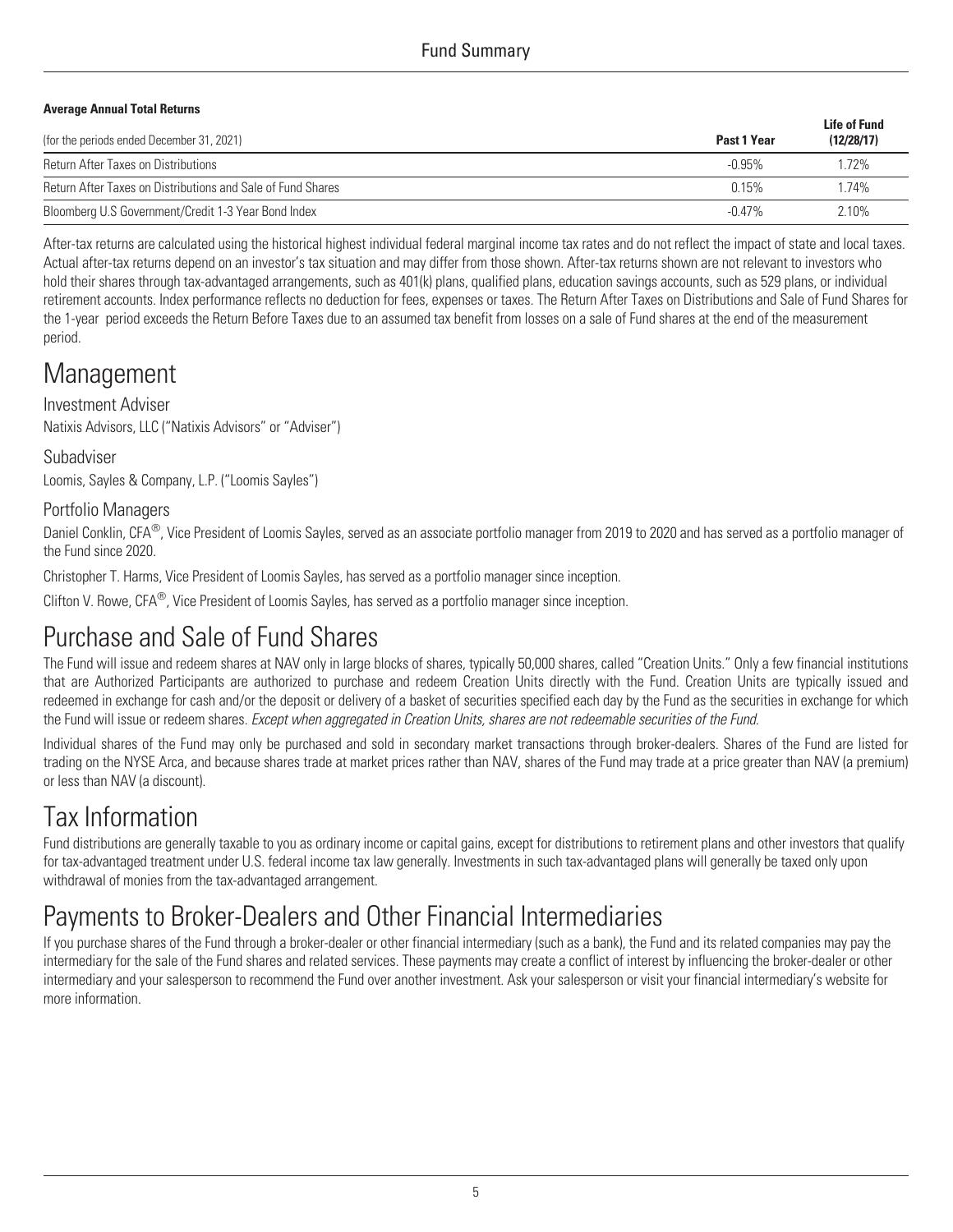# <span id="page-7-0"></span>More About Goals and Strategies

### <span id="page-7-1"></span>Natixis Loomis Sayles Short Duration Income ETF

#### Investment Goal

The Fund's investment objective is current income consistent with preservation of capital. The investment goal is non-fundamental and may be changed without shareholder approval. The Fund will provide 60 days' prior notice to shareholders before changing the investment goal.

#### Principal Investment Strategies

Under normal circumstances, the Fund will invest at least 80% of its net assets (plus any borrowings made for investment purposes) in fixed-income securities such as bonds, notes and debentures, as well as other investments that Loomis, Sayles & Company, L.P. ("Loomis Sayles" or the "Subadviser") believes have similar economic characteristics (such as loans). It is anticipated that the Fund's weighted average duration will generally be between one and three years. Duration is a measure of the expected life of a fixed-income security that is used to determine the sensitivity of a security's price to changes in interest rates. A fund with a longer average portfolio duration will be more sensitive to changes in interest rates than a fund with a shorter average portfolio duration. By way of example, the price of a bond fund with an average duration of five years would be expected to fall approximately 5% if interest rates rose by one percentage point.

The Fund seeks its objective by investing primarily in investment-grade fixed-income securities. Each security is evaluated on the basis of its expected contribution to risk and return of the portfolio relative to the benchmark. "Investment-grade fixed-income securities" are those securities that are rated in one of the top four rating categories at the time of purchase by at least one of the three major rating agencies (Moody's Investors Service, Inc. ("Moody's"), Fitch Investor Services, Inc. ("Fitch") or S&P Global Ratings ("S&P")) or, if unrated, securities determined by the Subadviser to be of comparable quality. The Fund may also invest up to 15% of its assets, at the time of purchase, in bonds rated below investment grade (i.e., none of the three major ratings agencies have rated the securities in one of their top four ratings categories) (commonly known as "junk bonds"), or, if unrated, securities determined by the Subadviser to be of comparable quality. The Fund may invest in U.S. dollar-denominated foreign securities, including emerging market securities. For the purposes of determining whether a particular country is considered a developed or emerging market, the Fund will use a country's sovereign quality rating. An emerging market country is defined as a country which carries a sovereign quality rating below investment grade by either S&P or Moody's, or is unrated by both S&P and Moody's.

In deciding which securities to buy and sell, Loomis Sayles may consider a number of factors related to the bond issue and the current bond market, including for example, the stability and volatility of a country's bond markets, the financial strength of the issuer, current interest rates, current valuations and Loomis Sayles' expectations regarding general trends in interest rates. Loomis Sayles will also consider how purchasing or selling a bond would impact the overall portfolio's risk profile (for example, its sensitivity to interest rate risk and sector-specific risk) and potential return (income and capital gains).

The fixed-income securities in which the Fund may invest include, among other things, corporate bond and other debt securities (including junior and senior bonds), variable and floating rate securities, U.S. government securities, collateralized loan obligations, mortgage-backed securities and other asset-backed securities and securities issued pursuant to Rule 144A under the Securities Act of 1933 ("Rule 144A securities"). The Fund may also invest in mortgagerelated securities (including mortgage dollar rolls and collateralized mortgage obligations ("CMOs")). The Fund may also engage in futures transactions for hedging and investment purposes.

The Fund may also engage in active and frequent trading of securities. Frequent trading may produce a high level of taxable gains, including short-term capital gains taxable as ordinary income, as well as increased trading costs, which may lower the Fund's return.

#### Principal Investment Risks

This section provides more information on principal risks that may affect the Fund's portfolio, as well as information on additional risks the Fund may be subject to because of its investments or practices. In seeking to achieve its investment goals, the Fund may also invest in various types of securities and engage in various investment practices which are not a principal focus of the Fund and therefore are not described in this Prospectus. These securities and investment practices and their associated risks are discussed in the Fund's SAI, which is available without charge upon request (see back cover). The significance of any specific risk to an investment in the Fund will vary over time, depending on the composition of the Fund's portfolio, market conditions, and other factors. You should read all of the risk information presented below carefully, because any one or more of these risks may result in losses to the Fund.

Fund shares are not bank deposits and are not guaranteed, endorsed or insured by the Federal Deposit Insurance Corporation or any other government agency, and are subject to investment risks, including possible loss of the principal invested.

#### **Recent Market Events Risk**

The Covid-19 pandemic and efforts to contain its spread have resulted in, among other things, extreme volatility in the financial markets and severe losses; reduced liquidity of many instruments; exchange trading suspensions and closures; higher default rates; border closings and other significant travel restrictions and disruptions; significant disruptions to business operations, supply chains and customer activity; lower consumer demand for goods and services; significant job losses and increasing unemployment; event cancellations and restrictions; service cancellations, reductions and other changes; significant challenges in healthcare service preparation and delivery; prolonged quarantines; as well as general concern and uncertainty that has negatively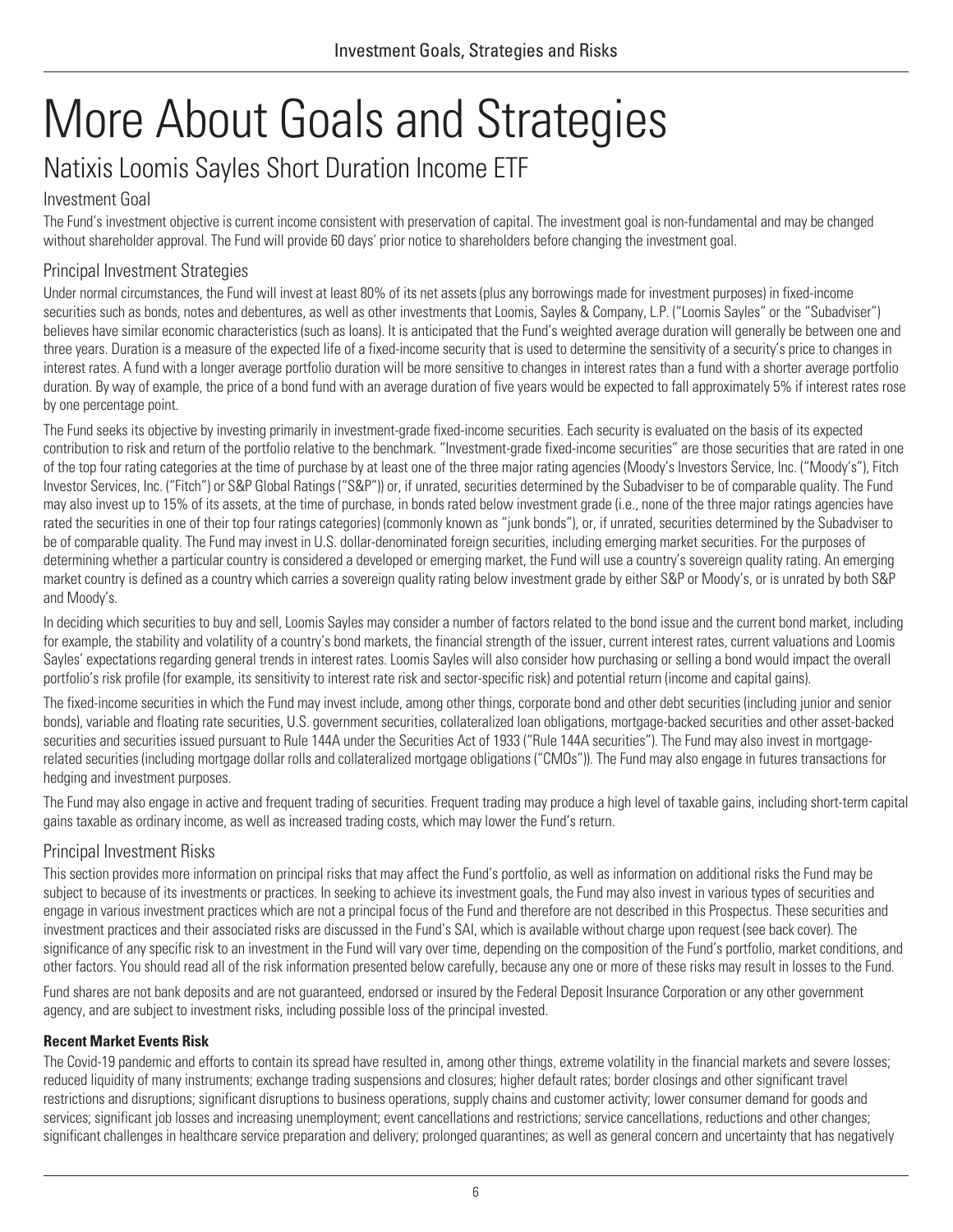affected the economic environment. The impact of this pandemic and any other epidemic or pandemic that may arise in the future could adversely affect the economies of many nations or the entire global economy and the financial performance of individual issuers, sectors, industries, asset classes, and markets in significant and unforeseen ways. The U.S. government and the Federal Reserve, as well as certain foreign governments and central banks, are taking extraordinary actions to support local and global economies and the financial markets in response to the Covid-19 pandemic, including by decreasing interest rates to very low levels and implementing a variety of emergency stimulus measures. These actions may not succeed or have the intended effect, and in some cases, including in the United States, have resulted in a large expansion of government deficits and debt, the long term consequences of which are not known. This crisis or other public health crises may also exacerbate other pre-existing political, social, economic, market and financial risks. The effects of the Covid-19 pandemic or any future outbreak in developing or emerging market countries may be greater due to less established health care systems. The duration of the Covid-19 pandemic and its effects cannot be determined with certainty. Such effects could impair the Fund's ability to maintain operational standards (such as with respect to satisfying redemption requests), disrupt the operations of the Fund's service providers, adversely affect the value and liquidity of the Fund's investments and negatively impact the Fund's performance and your investment in the Fund.

In addition, Russia launched a large-scale invasion of Ukraine on February 24, 2022. The extent and duration of the military action, resulting sanctions and resulting future market disruptions in the region and around the world are impossible to predict, but could be significant and have a severe adverse effect on the region and around the world, including significant negative impacts on the economy and the markets for certain securities and commodities, such as oil and natural gas, as well as other sectors.

#### **Interest Rate Risk**

Interest rate risk is the risk that changes in interest rates will affect the value of the Fund's investments in fixed-income securities, such as bonds, notes, asset-backed securities and other income-producing securities, and derivatives. Fixed-income securities are obligations of the issuer to make payments of principal and/or interest on future dates. Increases in interest rates may cause the value of the Fund's investments to decline. In addition, the value of certain derivatives (such as interest rate futures) is related to changes in interest rates and the value may suffer significant decline as a result of interest rate changes. A prolonged period of low interest rates may cause the Fund to have a low or negative yield, potentially reducing the value of your investment. Generally, the value of fixed-income securities, including short-term fixed-income securities, rises when prevailing interest rates fall and falls when interest rates rise. Interest rate risk generally is greater for funds that invest in fixed-income securities with relatively longer durations than for funds that invest in fixed-income securities with shorter durations. A significant change in interest rates could cause the Fund's share price (and the value of your investment) to change. Potential future changes in government monetary policy may affect the level of interest rates.

#### **Credit/Counterparty Risk**

Credit/counterparty risk is the risk that the issuer or guarantor of a fixed-income security, or the counterparty to a derivative or other transaction, will be unable or unwilling to make timely payments of interest or principal or to otherwise honor its obligations. As a result, the Fund may sustain losses or be unable or delayed in its ability to realize gains. The Fund will be subject to credit/counterparty risk with respect to the counterparties to its derivatives transactions. Many of the protections afforded to participants on organized exchanges, such as the performance guarantee given by a central clearing house, are not available in connection with OTC derivatives transactions, such as foreign currency transactions. For centrally cleared derivatives, such as cleared swaps, futures and many options, the primary credit/counterparty risk is the creditworthiness of the Fund's clearing broker and the central clearing house itself.

Regulatory requirements may also limit the ability of a Fund to protect its interests in the event of an insolvency of a derivatives counterparty. In the event of a counterparty's (or its affiliate's) insolvency, a Fund's ability to exercise remedies, such as the termination of transactions, netting of obligations and realization on collateral, could be stayed or eliminated under new special resolution regimes adopted in the United States, the European Union, the United Kingdom, and various other jurisdictions. Such regimes provide government authorities with broad authority to intervene when a financial institution is experiencing financial difficulty. In particular, with respect to counterparties who are subject to such proceedings in the European Union and the United Kingdom, the liabilities of such counterparties to the Fund could be reduced, eliminated, or converted to equity in such counterparties (sometimes referred to as a "bail in").

#### **Mortgage-Related and Asset-Backed Securities Risk**

In addition to the risks associated with investments in fixed-income securities generally (for example, credit, liquidity and valuation risk), mortgage-related and asset-backed securities are subject to the risks of the mortgages and assets underlying the securities as well as prepayment risk, the risk that the securities may be prepaid and result in the reinvestment of the prepaid amounts in securities with lower yields than the prepaid obligations. Conversely, there is a risk that a rise in interest rates will extend the life of a mortgage-related or asset-backed security beyond the expected prepayment time, typically reducing the security's value, which is called extension risk. The Fund also may incur a loss when there is a prepayment of securities that were purchased at a premium. The value of some mortgage-related securities and other asset-backed securities in which the Fund invests may be particularly sensitive to changes in prevailing interest rates, and the ability of the Fund to successfully utilize these instruments may depend in part upon the ability of the Fund's Subadviser to forecast interest rates and other economic factors correctly. The risk of non-payment is greater for mortgage-related securities that are backed by mortgage pools that contain "subprime" or "Alt-A" loans (loans made to borrowers with weakened credit histories or with a lower capacity to make timely payments on their loans), but a level of risk exists for all loans. Market factors adversely affecting mortgage loan repayments may include a general economic downturn, high unemployment, a general slowdown in the real estate market, a drop in the market prices of real estate, or an increase in interest rates resulting in higher mortgage payments by holders of adjustable rate mortgages. The Fund's investments in other asset-backed securities are subject to risks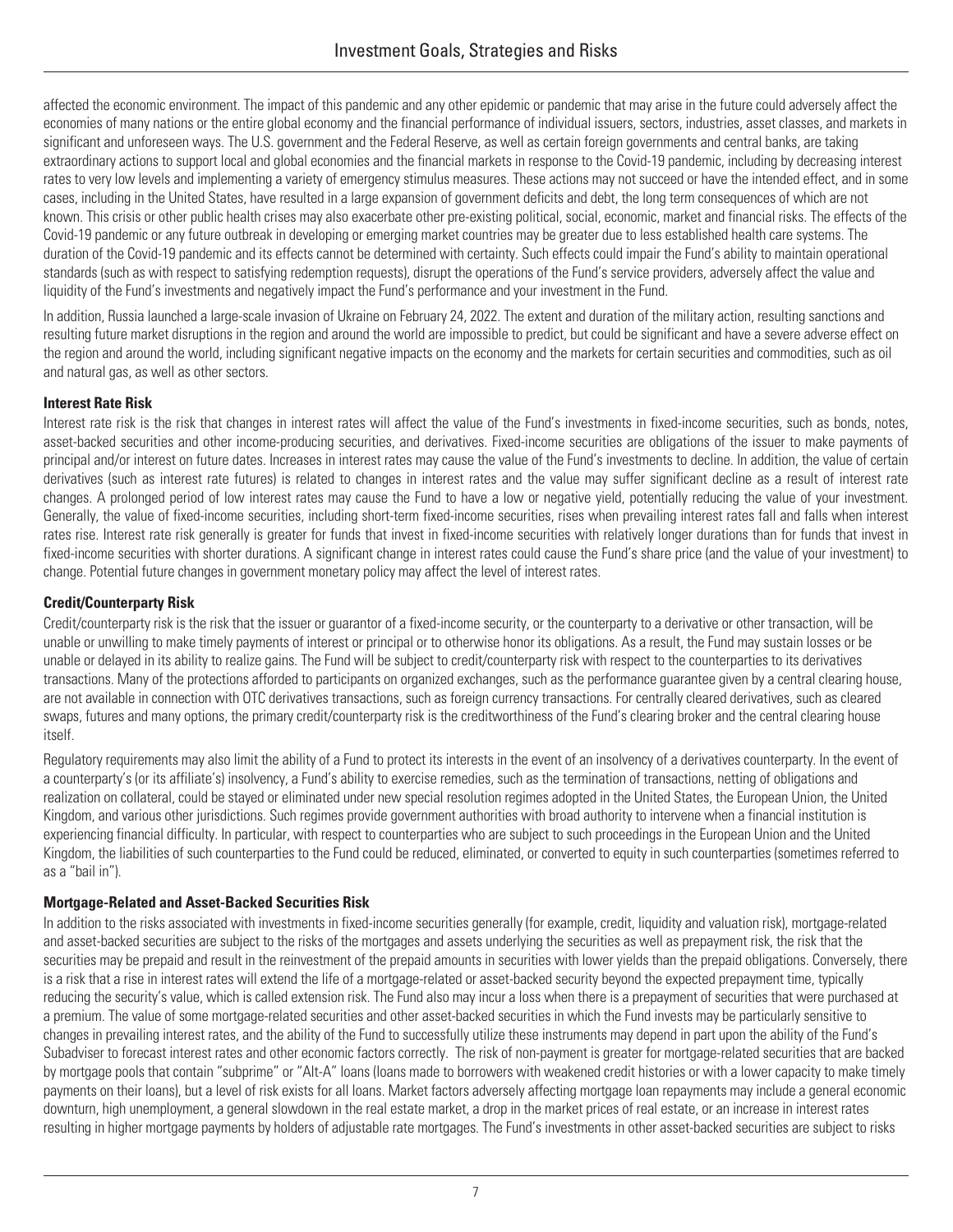similar to those associated with the servicing of those assets. These types of securities may also decline for reasons associated with the underlying collateral. A dollar roll involves potential risks of loss that are different from those related to the securities underlying the transactions. The Fund may be required to purchase securities at a higher price than may otherwise be available on the open market. Since the counterparty in the transaction is required to deliver a similar, but not identical, security to the Fund, the security that the Fund is required to buy under the dollar roll may be worth less than an identical security. There is no assurance that a Fund's use of cash that it receives from a dollar roll will provide a return that exceeds borrowing costs.

#### **Below Investment Grade Fixed-Income Securities Risk**

Below investment grade fixed-income securities, also known as "junk bonds," are rated below investment grade quality and may be considered speculative with respect to the issuer's continuing ability to make principal and interest payments. To be considered rated below investment grade quality, a security must not have been rated by any of the three major rating agencies (Moody's, Fitch or S&P) in one of their respective top four rating categories at the time the Fund acquires the security or, if the security is unrated, the portfolio managers have determined it to be of comparable quality. Analysis of the creditworthiness of issuers of below investment grade fixed-income securities may be more complex than for issuers of higher-quality debt securities, and the Fund's ability to achieve its investment objectives may, to the extent the Fund invests in below investment grade fixed-income securities, be more dependent upon the portfolio managers' credit analysis than would be the case if the Fund were investing in higher-quality securities. The issuers of these securities may be in default or have a currently identifiable vulnerability to default on their payments of principal and interest, or may otherwise present elements of danger with respect to payments of principal or interest. Below investment grade fixed-income securities may be more susceptible to real or perceived adverse economic and competitive industry conditions than higher-grade securities. Yields on below investment grade fixed-income securities will fluctuate. If the issuer of below investment grade fixed-income securities defaults, the Fund may incur additional expenses to seek recovery.

The secondary markets in which below investment-grade securities are traded may be less liquid than the market for higher-grade securities. A lack of liquidity in the secondary trading markets could adversely affect the price at which the Fund could sell a particular below investment-grade security when necessary to meet liquidity needs or in response to a specific economic event, such as a deterioration in the creditworthiness of the issuer, and could adversely affect and cause large fluctuations in the NAV of the Fund's shares. Adverse publicity and investor perceptions may decrease the values and liquidity of high yield securities generally. It is reasonable to expect that any adverse economic conditions could disrupt the market for below investmentgrade securities, have an adverse impact on the value of such securities and adversely affect the ability of the issuers of such securities to repay principal and pay interest thereon. New laws and proposed new laws may adversely impact the market for below investment-grade fixed-income securities.

#### **Market/Issuer Risk**

The market value of the Fund's investments will move up and down, sometimes rapidly and unpredictably, based upon political, regulatory, market, economic, and social conditions, as well as developments that impact specific economic sectors, industries, or segments of the market, including conditions that directly relate to the issuers of the Fund's investments, such as management performance, financial condition and demand for the issuers' goods and services. The Fund is subject to the risk that geopolitical events will adversely affect global economies and markets. War, terrorism, and related geopolitical events have led, and in the future may lead, to increased short-term market volatility and may have adverse long-term effects on global economies and markets. Likewise, natural and environmental disasters and epidemics or pandemics may be highly disruptive to economies and markets.

#### **Authorized Participant Concentration Risk**

Only an Authorized Participant may engage in creation or redemption transactions directly with the Fund. The Fund has a limited number of institutions that act as Authorized Participants, none of which are or will be obligated to engage in creation or redemption transactions. To the extent that these institutions exit the business or are unable to proceed with creation and/or redemption orders with respect to the Fund and no other Authorized Participant is able to step forward to create or redeem Creation Units, Fund shares may trade at a discount to NAV and possibly face trading halts and/or delisting.

#### **Cybersecurity and Technology Risk**

The Fund, its service providers, market makers, listing exchange, Authorized Participants, and other market participants increasingly depend on complex information technology and communications systems, which are subject to a number of different threats and risks that could adversely affect the Fund and its shareholders. These risks include, among others, theft, misuse, and improper release of confidential or highly sensitive information relating to the Fund and its shareholders, as well as compromises or failures to systems, networks, devices and applications relating to the operations of the Fund and its service providers. Power outages, natural disasters, equipment malfunctions and processing errors that threaten these systems, as well as market events that occur at a pace that overloads these systems, may also disrupt business operations or impact critical data. Cybersecurity and other operational and technology issues may result in financial losses to the Fund and its shareholders, impede business transactions, violate privacy and other laws, subject the Fund to certain regulatory penalties and reputational damage, and increase compliance costs and expenses. Although the Fund has developed processes, risk management systems, and business continuity plans designed to reduce these risks, the Fund does not directly control the cybersecurity defenses, operational and technology plans and systems of its service providers, financial intermediaries and companies in which it invests or with which it does business. The Fund and its shareholders could be negatively impacted as a result. Similar types of cybersecurity risks also are present for issuers of securities in which the Fund invests, which could result in material adverse consequences for such issuers, and may cause the Fund's investment in such securities to lose value.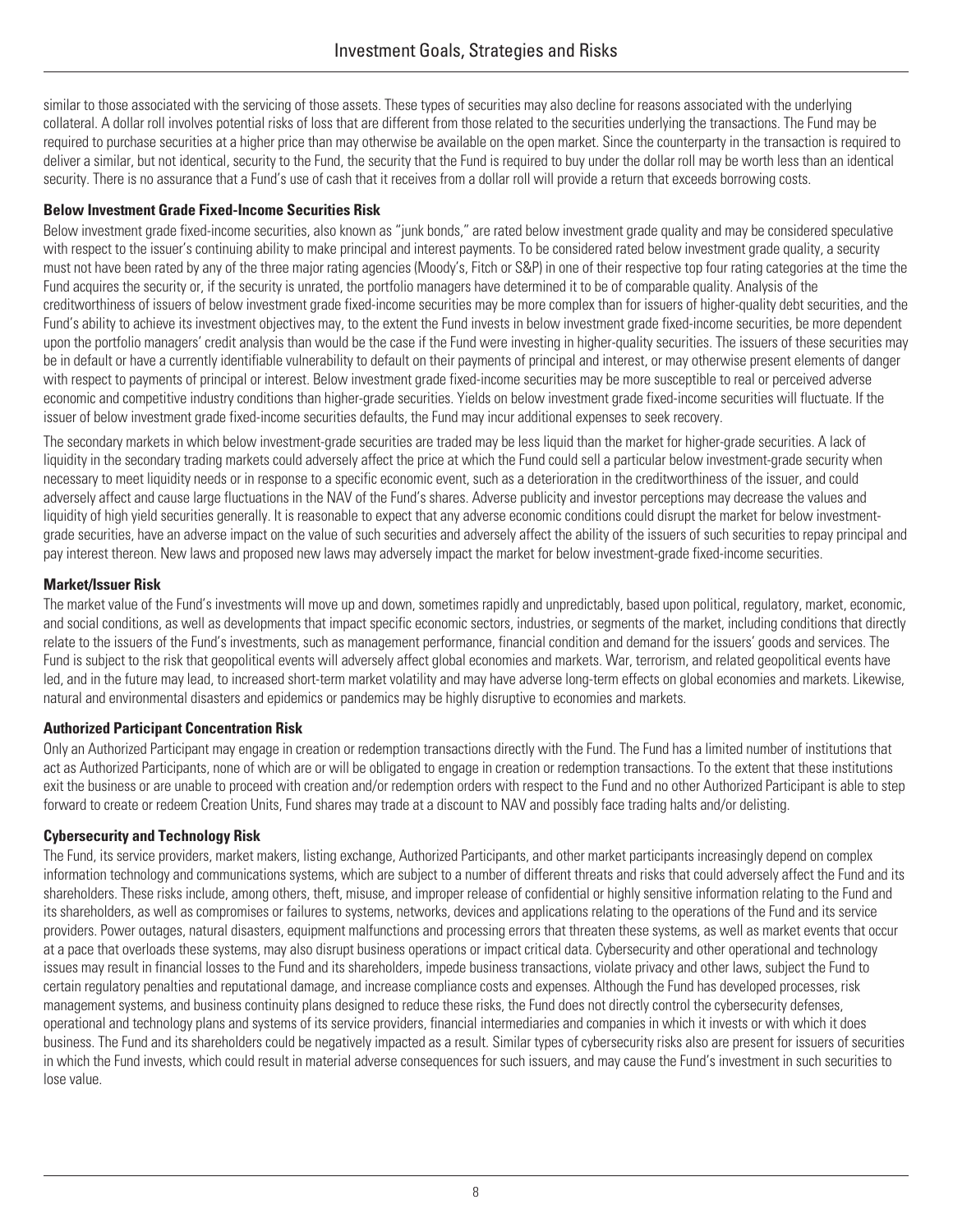#### **Derivatives Risk**

As described herein and in the SAI, the use of derivatives involves special risks. Derivatives are financial contracts whose value depends upon or is derived from the value of an underlying asset, reference rate or index. There is no guarantee that the Fund's use of derivatives will be effective or that suitable transactions will be available. Even a small investment in derivatives by the Fund may give rise to leverage risk and can have a significant impact on the Fund's exposure to securities market values, interest rates or currency exchange rates. It is possible that the Fund's liquid assets may be insufficient to support its obligations under its derivatives positions. The Fund's use of derivatives, such as treasury futures, involves other risks, such as the credit/counterparty risk relating to the other party to a derivative contract (which is generally greater for OTC derivatives than for centrally cleared derivatives), the risk of difficulties in pricing and valuation, the risk that changes in the value of a derivative may not correlate as expected with relevant assets, rates or indices, liquidity risk and the risk of losing more than the initial margin (if any) required to initiate derivatives positions. There is also the risk that the Fund may be unable to terminate or sell a derivatives position at an advantageous time or price. The use of derivatives by the Fund may cause the Fund to incur losses greater than those which would have occurred had derivatives not been used. Losses resulting from the use of derivatives will reduce the Fund's NAV, and possibly income. It is possible that the Fund's liquid assets may be insufficient to support its obligations under its derivatives positions. To the extent that the Fund uses a derivative for purposes other than as a hedge, or if the Fund hedges imperfectly, the Fund is directly exposed to the risks of that derivative and any loss generated by the derivative will not be offset by a gain. When used, derivatives may affect the timing, amount, or character of distributions payable to, and thus taxes payable by, shareholders. Similarly, for accounting and performance reporting purposes, income and gain characteristics may be different than if the Fund held the underlying securities or other assets directly.

On October 28, 2020, the SEC adopted Rule 18f-4 under the Investment Company Act of 1940, as amended (the "1940 Act"), providing for the regulation of a registered investment company's use of derivatives and certain related instruments. Among other things, Rule 18f-4 limits the fund's derivatives exposure through a value-at-risk test and requires the adoption and implementation of a derivatives risk management program for certain derivatives users. Subject to certain conditions, limited derivatives users (as defined in Rule 18f-4), however, will not be subject to the full requirements of Rule 18f-4. In connection with the adoption of Rule 18f-4, the SEC also eliminated the asset segregation framework arising from prior SEC guidance for covering derivatives and certain financial instruments. Compliance with Rule 18f-4 will be required beginning in August 2022. As the Fund comes into compliance, the approach to asset segregation and coverage requirements described in this Prospectus will be impacted. In addition, Rule 18f-4 could restrict the Fund's ability to engage in certain derivatives transactions and/or increase the costs of such derivatives transactions, which could adversely affect the value or performance of the Fund.

#### **Emerging Markets Risk**

In addition to the risks of investing in foreign investments generally, emerging markets investments are subject to greater risks arising from political or economic instability, war, nationalization or confiscatory taxation, currency exchange or repatriation restrictions, sanctions by other countries (such as the United States or the European Union) and an issuer's unwillingness or inability to make dividend, principal or interest payments on its securities. Emerging markets companies may be smaller and have shorter operating histories than companies in developed markets.

*Economic and Political Risks.* Emerging market countries often experience instability in their political and economic structures and have less market depth, infrastructure, capitalization and regulatory oversight than more developed markets. Government actions could have a significant impact on the economic conditions in such countries, which in turn would affect the value and liquidity of the assets of the Fund invested in emerging market securities. Specific risks that could decrease the Fund's return include seizure of a company's assets, restrictions imposed on payments as a result of blockages on foreign currency exchanges or sanctions and unanticipated social or political occurrences.

The ability of the government of an emerging market country to make timely payments on its debt obligations will depend on many factors, including the extent of its reserves, fluctuations in interest rates and access to international credit and investments. A country that has non-diversified exports or relies on certain key imports will be subject to greater fluctuations in the pricing of those commodities. Failure to generate sufficient earnings from foreign trade will make it difficult for an emerging market country to service its foreign debt.

Companies trading in developing securities markets are generally smaller and have shorter operating histories than companies trading in developed markets. Foreign investors may be required to register the proceeds of sales. Settlement of securities transactions in emerging markets may be subject to risk of loss and may be delayed more often than transactions settled in the United States, in part because the Fund will need to use brokers and counterparties that are less well capitalized, and custody and registration of assets in some countries may be unreliable compared to more developed countries. Disruptions resulting from social and political factors may cause the securities markets to close. If extended closings were to occur, the liquidity and value of the Fund's assets invested in corporate debt obligations of emerging market companies would decline.

*Investment Controls; Repatriation.* Foreign investment in emerging market country debt securities is restricted or controlled to varying degrees. These restrictions may at times limit or preclude foreign investment in certain emerging market country debt securities. Certain emerging market countries require government approval of investments by foreign persons, limit the amount of investments by foreign persons in a particular issuer, limit investments by foreign persons only to a specific class of securities of an issuer that may have less advantageous rights than the classes available for purchase by domiciliaries of the countries and/or impose additional taxes or controls on foreign investors or currency transactions. Certain emerging market countries may also restrict investment opportunities in issuers in industries deemed important to national interests.

Emerging market countries may require governmental approval for the repatriation of investment income, capital or proceeds of sale of securities by foreign investors. In addition, if a deterioration occurs in an emerging market country's balance of payments, the country could impose temporary restrictions on foreign capital remittances. The Fund could be adversely affected by delays in, or a refusal to grant, any required governmental approval for repatriation of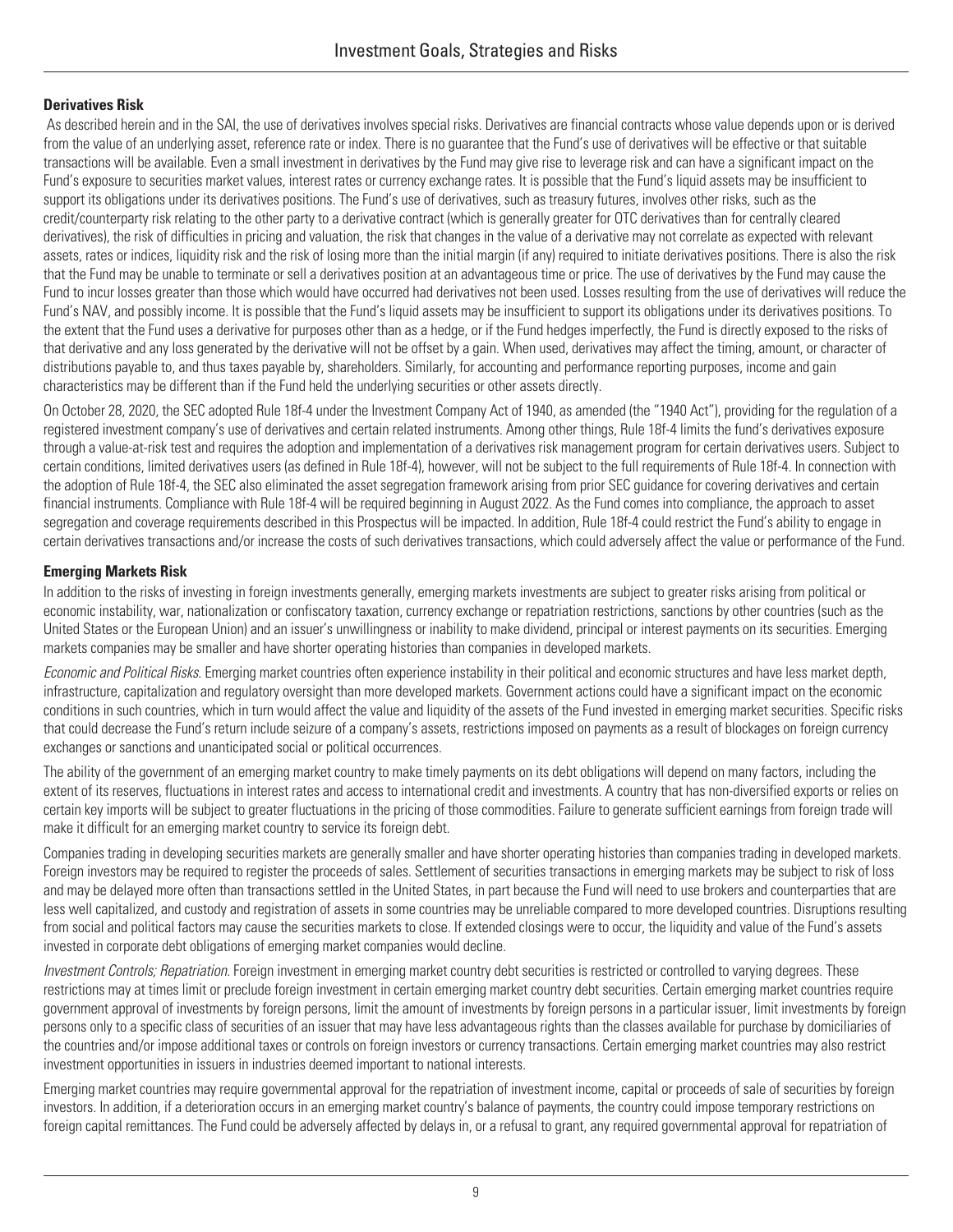capital, as well as by the application to the Fund of any restrictions on investments. Investing in local markets in emerging market countries may require the Fund to adopt special procedures, seek local governmental approvals or take other actions, each of which may involve additional costs to the Fund.

#### **Foreign Securities Risk**

Foreign securities risk is the risk associated with investments in issuers located in foreign countries. The Fund's investments in foreign securities may experience more rapid and extreme changes in value than investments in securities of U.S. issuers. The securities markets of many foreign countries are relatively small, with a limited number of issuers and a small number of securities. In addition, foreign companies often are not subject to the same degree of regulation as U.S. companies. Reporting, accounting, disclosure, custody and auditing standards and practices of foreign countries differ, in some cases significantly, from U.S. standards and practices, and are often not as rigorous. The Public Company Accounting Oversight Board, which regulates auditors of U.S. public companies, is unable to inspect audit work papers in certain foreign countries. Many countries, including developed nations and emerging markets, are faced with concerns about high government debt levels, credit rating downgrades, the future of the euro as a common currency, possible government debt restructuring and related issues, all of which may cause the value of the Fund's non-U.S. investments to decline. Nationalization, expropriation or confiscatory taxation, currency blockage, the imposition of sanctions by other countries (such as the United States), political changes or diplomatic developments may impair the Fund's ability to buy, sell, hold, receive, deliver or otherwise transact in certain securities and may also cause the value of the Fund's non-U.S. investments to decline. When imposed, foreign withholding or other taxes reduce the Fund's return on foreign securities. In the event of nationalization, expropriation or other confiscation, the Fund could lose its entire foreign investment. Investments in emerging markets may be subject to these risks to a greater extent than those in more developed markets and securities of developed market companies that conduct substantial business in emerging markets may also be subject to greater risk. These risks also apply to securities of foreign issuers traded in the United States or through depositary receipt programs such as American Depositary Receipts. To the extent the Fund invests a significant portion of its assets in a specific geographic region, the Fund may have more exposure to regional political, economic, environmental, credit/counterparty and information risks. In addition, foreign securities may be subject to increased credit/counterparty risk because of the potential difficulties of requiring foreign entities to honor their contractual commitments. Foreign securities held by the Fund may trade on foreign exchanges that are closed when the securities exchange on which the Fund shares trade is open, which may result in deviations between the current price of a foreign security and the last quoted price for that security (i.e., the Fund's quote from the closed foreign market). This could result in premiums or discounts to NAV that may be greater than those experienced by other ETFs.

#### **Leverage Risk**

Leverage is the risk associated with securities or investment practices (e.g., borrowing and the use of certain derivatives) that multiply small index, market or asset-price movements into larger changes in value. Leverage magnifies the potential for gain and the risk of loss. As a result, a relatively small decline in the value of the underlying investments could result in a relatively large loss. The use of leverage will increase the impact of gains and losses on the Fund's returns, and may lead to significant losses if investments are not successful.

#### **LIBOR Risk**

LIBOR risk is the risk that the transition away from the London Interbank Offered Rate ("LIBOR") may lead to increased volatility and illiquidity in markets that are tied to LIBOR. LIBOR is a benchmark interest rate at which major global banks lend to one another in the international interbank market for short-term loans, and is used extensively in the United States and globally as a "reference rate" for certain financial instruments in which the Fund may invest, including corporate and municipal bonds, bank loans, asset-backed and mortgage-related securities, interest rate swaps and other derivatives. ICE Benchmark Administration, the administrator of LIBOR, ceased publication of most LIBOR settings on a representative basis at the end of 2021 and is expected to cease publication of a majority of U.S. dollar LIBOR settings on a representative basis after June 30, 2023. In addition, global regulators have announced that, with limited exceptions, no new LIBOR-based contracts should be entered into after 2021. Actions by regulators have resulted in the establishment of alternative reference rates to LIBOR in most major currencies; however, the process for amending the interest rate provisions of existing contracts to transition away from LIBOR remains unclear. While some contracts may include "fallback" provisions that provide for an alternative rate setting methodology in the event of the unavailability of LIBOR, not all contracts have such provisions or such provisions may not contemplate the permanent unavailability of LIBOR. There is also significant uncertainty regarding the effectiveness of any such alternative methodologies, including the risk of economic value transfer at the time of transition. The transition away from LIBOR poses a number of other risks, including changed values of LIBOR-related investments and reduced effectiveness of hedging strategies, each of which may adversely affect the Fund's performance. It is difficult at this time to predict the exact impact of the transition away from LIBOR on the Fund or the financial instruments in which the Fund invests.

#### **Liquidity Risk**

Liquidity risk is the risk that the Fund may be unable to find a buyer for its investments when it seeks to sell them or to receive the price it expects. Decreases in the number of financial institutions willing to make markets in the Fund's investments or in their capacity or willingness to transact may increase the Fund's exposure to this risk. Events that may lead to increased redemptions, such as market disruptions or increases in interest rates, may also negatively impact the liquidity of the Fund's investments when it needs to dispose of them. If the Fund is forced to sell its investments at an unfavorable time and/or under adverse conditions in order to meet redemption requests, such sales could negatively affect the Fund. Securities acquired in a private placement, such as Rule 144A securities, are generally subject to significant liquidity risk because they are subject to strict restrictions on resale and there may be no liquid secondary market or ready purchaser for such securities. Derivatives, and particularly OTC derivatives, are generally subject to liquidity risk as well. Liquidity issues may also make it difficult to value the Fund's investments. The Fund may invest in liquid investments that become illiquid due to financial distress, or geopolitical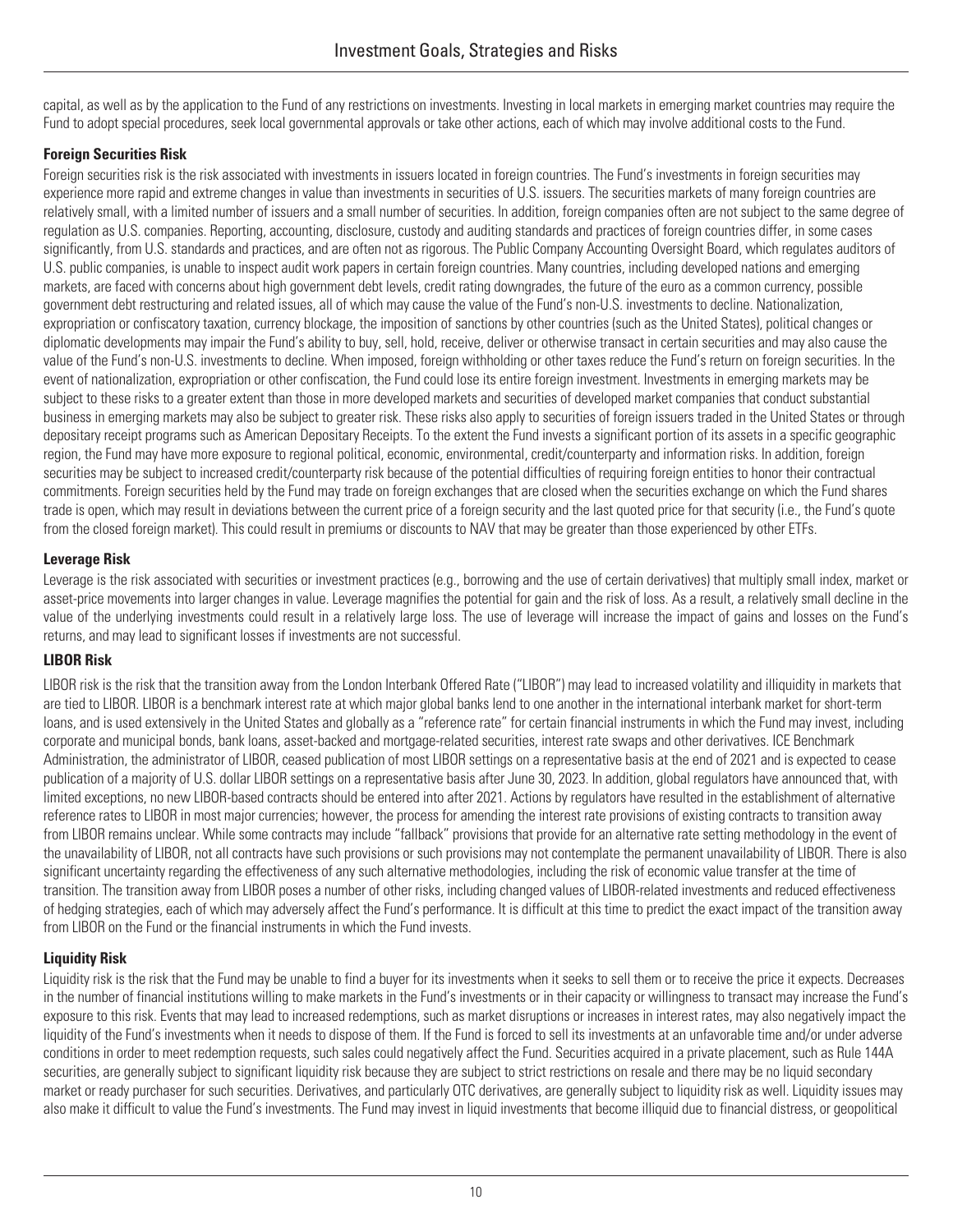events such as sanctions, trading halts or wars. In some cases, especially during periods of market turmoil, there may be no buyers or sellers for securities in certain asset classes and a redemption may dilute the interest of the remaining shareholders.

#### **Management Risk**

Management risk is the risk that the portfolio managers' investment techniques could fail to achieve the Fund's objective and could cause your investment in the Fund to lose value. The Fund is subject to management risk because the Fund is actively managed. The portfolio managers will apply their investment techniques and risk analyses in making investment decisions for the Fund, but there can be no guarantee that such decisions will produce the desired results. For example, securities that the portfolio managers expect to appreciate in value may, in fact, decline. Similarly, in some cases, derivative and other investment techniques may be unavailable or the portfolio managers may determine not to use them, even under market conditions where their use could have benefited the Fund.

#### **New and Smaller Sized Fund Risk**

Funds that are relatively new or relatively small are subject to additional risks. A Fund that is relatively new has a limited operating history for investors to evaluate and may not be successful in implementing its investment strategies. A Fund that is relatively small may fail to attract sufficient assets to achieve or maintain economies of scale, which could result in the Fund being liquidated at any time without shareholder approval and at a time that may not be favorable for all shareholders. In addition, a Fund that is relatively small may not be successful in implementing its investment strategies after the Fund's assets grow beyond a certain size, which could adversely affect the Fund's performance. Smaller ETFs will have a lower public float and lower trading volumes, leading to wider bid/ask spreads.

#### **Operational Risk**

The Fund is exposed to operational risk arising from a number of factors, including but not limited to human error, processing and communication errors, errors of the Fund's service providers, market makers, listing exchange, Authorized Participants or the issuers of securities in which the Fund invests or with which it does business, failed or inadequate processes and technology or systems failures. The Fund seeks to reduce these operational risks through controls and procedures. However, these measures do not address every possible risk and may be inadequate for those risks that they are intended to address.

#### **Premium/Discount Risk**

Shares of the Fund are listed for trading on the NYSE Arca and are bought and sold in the secondary market at market prices that may differ from their most recent NAV. The NAV of the Fund's shares will generally fluctuate with changes in the market value of the Fund's holdings. The market value of the Fund's shares will fluctuate, in some cases materially, in response to changes in the Fund's NAV, the intraday value of the Fund's holdings, and the relative supply and demand for the Fund's shares on the exchange. The Adviser and Subadviser cannot predict whether shares will trade below, at or above their NAV. Price differences may be due, in large part, to the fact that supply and demand forces at work in the secondary trading market for shares will be closely related to, but not identical to, the same forces influencing the prices of the securities held by the Fund. While the creation/redemption feature is designed to make it more likely that the Fund's shares normally will trade on stock exchanges at prices close to the Fund's next calculated NAV, exchange prices are not expected to correlate exactly with the Fund's NAV due to timing reasons, supply and demand imbalances and other factors. Disruptions to creations and redemptions, the existence of extreme market volatility or potential lack of an active trading market for shares may result in shares trading at a significant premium or discount to NAV and/or in a reduced liquidity of your investment. During such periods, you may be unable to sell your shares or may incur significant losses if you sell your shares. There are various methods by which investors can purchase and sell shares and various types of orders that may be placed. Investors should consult their financial intermediary before purchasing or selling shares of the Fund. If a shareholder purchases shares at a time when the market price is at a premium to the NAV or sells shares at a time when the market price is at a discount to the NAV, the shareholder may sustain losses.

#### **Secondary Market Trading Risk**

The Fund is subject to a number of secondary market trading risks, including the potential lack of an active market for Fund shares, losses from trading in secondary markets, periods of high volatility and disruptions in the creation and redemption process, any of which may lead to the Fund's shares trading at a premium or discount. Investors buying or selling shares of the Fund in the secondary market will pay brokerage commissions or other charges imposed by and determined by the broker-dealers, which may be a significant proportional cost for investors seeking to buy or sell relatively small amounts of shares. In addition, secondary market investors will also incur the cost of the difference between the price that an investor is willing to pay for shares (the "bid" price) and the price at which an investor is willing to sell shares (the "ask" price). This difference in bid and ask prices is often referred to as the "spread" or "bid/ ask spread." The bid/ask spread varies over time for shares based on trading volume and market liquidity, and is generally lower if the Fund's shares have more trading volume and market liquidity and higher if the Fund's shares have little trading volume and market liquidity. Further, increased market volatility may cause increased bid/ask spreads. Due to the costs of buying or selling shares, including bid/ask spreads, frequent trading of shares may significantly reduce investment results and an investment in shares may not be advisable for investors who anticipate regularly making small investments. Shares of the Fund, similar to shares of other issuers listed on a stock exchange, may be sold short and are therefore subject to the risk of increased volatility and price decreases associated with being sold short.

#### **Trading Issues Risk**

Although the Fund's shares are listed on the NYSE Arca, there can be no assurance that an active or liquid trading market for them will develop or be maintained. Trading in shares of the Fund on the NYSE Arca may be halted due to market conditions or for reasons that, in the view of the NYSE Arca, make trading in shares inadvisable. In addition, trading in shares on the NYSE Arca is subject to trading halts caused by extraordinary market volatility pursuant to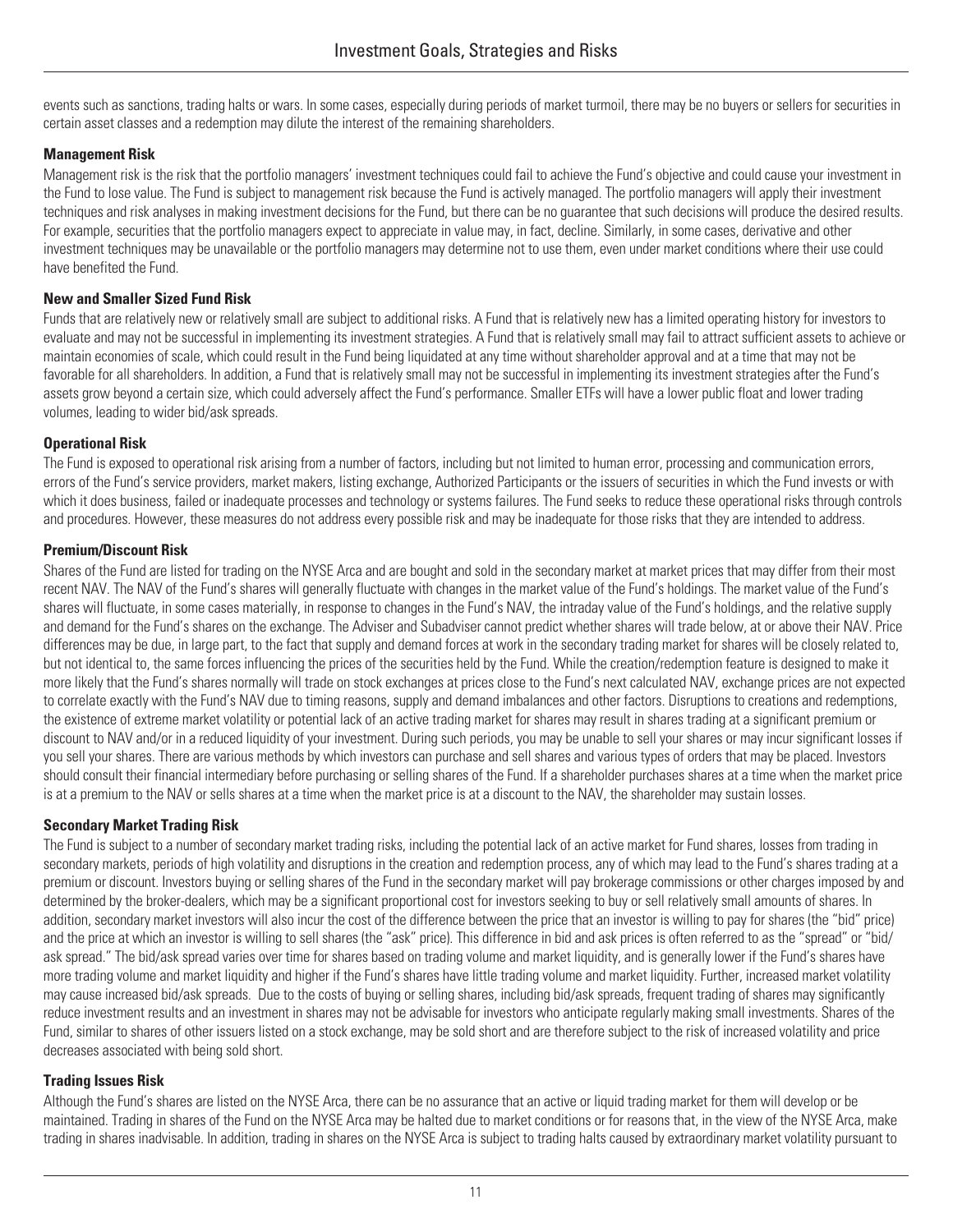the NYSE Arca's "circuit breaker" rules (rules that require a halt in trading in a specific period of time when market prices decline by a specified percentage during the course of a trading day). There can be no assurance that the requirements of the NYSE Arca necessary to maintain the listing of the Fund will continue to be met or will remain unchanged. In addition, an exchange or market may close or issue trading halts on specific securities, or the ability to buy or sell certain securities or financial instruments may be restricted, which may result in the Fund being unable to buy or sell certain securities or financial instruments. In such circumstances, the Fund may be unable to rebalance its portfolio, may be unable to accurately price its investments and/or may incur substantial trading losses.

#### **Valuation Risk**

This is the risk that the Fund has valued certain securities or positions at a higher price than the price at which they can be sold. This risk may be especially pronounced for investments, such as derivatives, which may be illiquid or which may become illiquid. Because non-U.S. exchanges may be open on days when the Fund does not price its shares, the value of the securities or other assets in the Fund's portfolio may change on days when shareholders will not be able to purchase or sell the Fund's shares.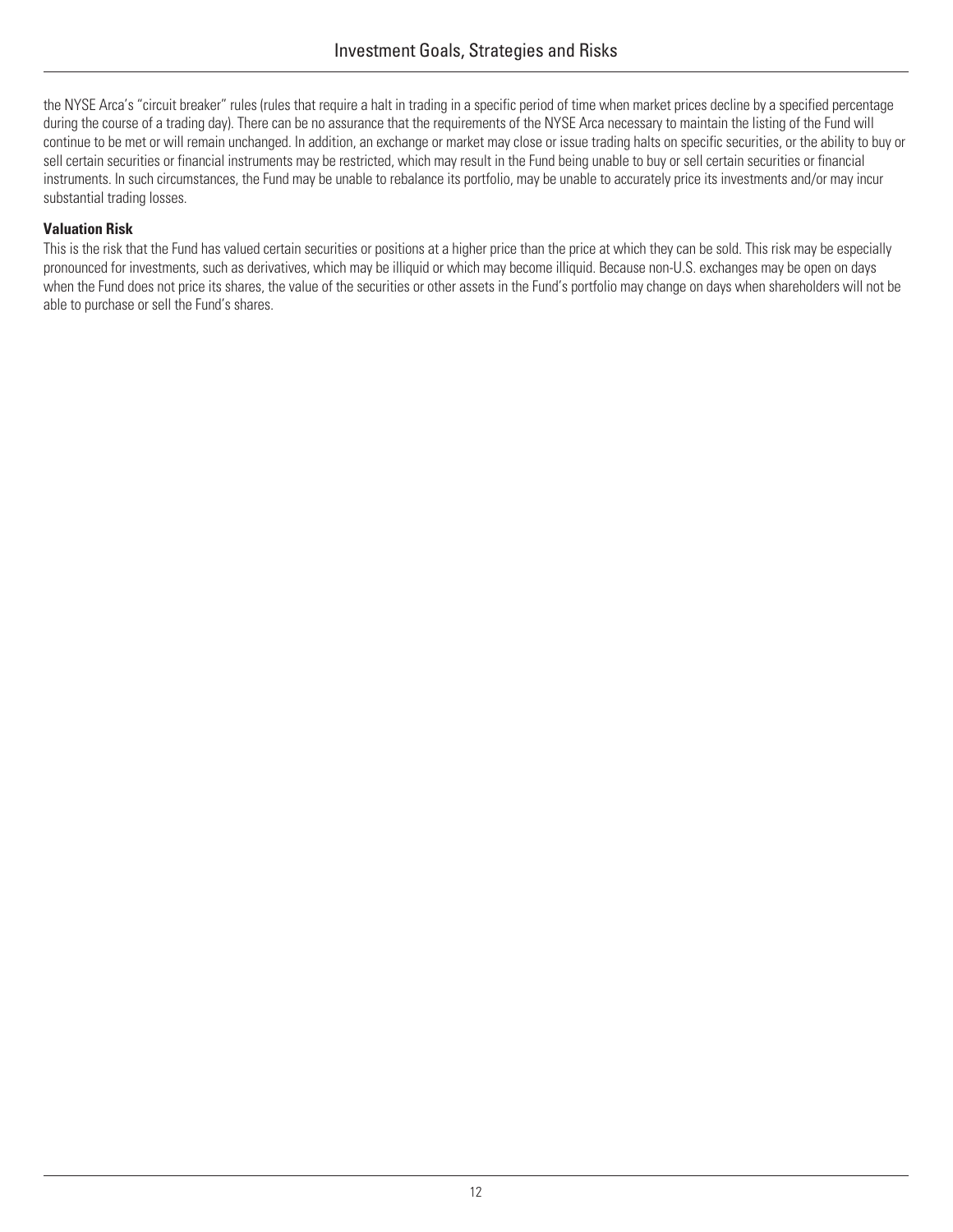### <span id="page-14-0"></span>Differences Between Investing in an ETF and a Mutual Fund

Shareholders of the Fund should be aware of certain differences between investing in an ETF and a mutual fund.

#### **Redeemability**

Mutual fund shares may be bought from, and redeemed with, the issuing fund for cash at NAV typically calculated once at the end of each business day. Shares of the Fund, by contrast, cannot be purchased from or redeemed with the Fund except by or through Authorized Participants and then typically for an in-kind basket of securities. In contrast, investors who are not Authorized Participants purchase and sell shares generally for cash on a secondary market at the prevailing market price. In addition, the Fund issues and redeems shares on a continuous basis only in large blocks of shares, typically 50,000 shares, called Creation Units.

#### **Exchange Listings**

Unlike mutual funds, the Fund's shares are listed for trading on U.S. and non-U.S. stock exchanges. These stock exchanges may include exchanges other than the NYSE Arca, the U.S. stock exchange where the Fund's primary listing is maintained. Investors can purchase and sell individual shares of the Fund only on the secondary market through a broker-dealer. There can be no assurance that the Fund's shares will continue to trade on any such stock exchange or in any market or that the Fund's shares will continue to meet the requirements for listing or trading on any exchange or in any market. Natixis Investment Managers, LLC or its affiliates at various times may control the Fund and may account for all or a significant portion of the trading volume in the Fund's shares. See "Trading Issues Risk" above. Additionally, the Fund's shares may be less actively traded in certain markets than others, and investors are subject to the execution and settlement risks and market standards of the market where they or their broker-dealers direct their trades for execution. Certain information available to investors who trade fund shares on a U.S. stock exchange during regular U.S. market hours may not be available to investors who trade in other markets, which may result in secondary market prices in such markets being less efficient. Secondary market transactions do not occur at NAV, but at market prices that change throughout the day, based on the supply of, and demand for, shares of the Fund. Given that shares can be purchased and redeemed only by or through Authorized Participants directly with the Fund in Creation Units (unlike shares of many closed-end funds, which frequently trade at appreciable discounts from, and sometimes at premiums to, their NAV), the Adviser and Subadviser believe that large discounts or premiums to the NAV of shares should not be sustained. However, the market prices of the Fund's shares may deviate significantly from the NAV of the shares during periods of market volatility. See "Premium/Discount Risk" and "Secondary Market Trading Risk" above.

#### **In-Kind Redemptions – Potential Benefits and Limitations**

Unlike shares of many mutual funds that are only bought and sold at closing NAVs, the shares of the Fund are created and redeemed principally in kind in Creation Units at each day's market close at the Fund's NAV and tradable in a secondary market on an intraday basis at prevailing market prices. These in kind arrangements will potentially mitigate adverse effects on the Fund's portfolio that could arise from frequent cash purchase and redemption transactions that continuously affect the NAV of the Fund. These transactions may reduce transaction costs borne by the Fund. Moreover, relative to mutual funds, where frequent redemptions can have an adverse tax impact on taxable shareholders because of the need to sell portfolio securities that, in turn, may generate taxable gain, the Fund's in-kind redemption mechanism is expected to reduce the need to sell portfolio securities to meet redemption requests, and therefore may lessen the taxable gain generated by such sales of portfolio securities. The Fund cannot predict to what extent, if any, it will redeem its shares in kind rather than in cash; nor can the Fund predict the extent to which any such in kind redemption will reduce the taxable gain recognized in connection therewith. The Fund may still realize gains related to either cash redemptions or rebalancing transactions which may need to be distributed.

### <span id="page-14-1"></span>More Information About the Fund's Strategies

#### **Temporary Defensive Measures**

Temporary defensive measures may be used by the Fund during adverse economic, market, political or other conditions. In this event, the Fund may hold any portion of its assets in cash (U.S. dollars, foreign currencies or multinational currency units) and/or invest in cash equivalents such as money market instruments or high-quality debt securities as it deems appropriate. The Fund may miss certain investment opportunities if it uses defensive strategies and thus may not achieve its investment goal.

#### **Percentage Investment Limitations**

Except as set forth in the SAI, the percentage limitations set forth in this Prospectus and the SAI apply at the time an investment is made and shall not be considered violated unless an excess or deficiency occurs or exists immediately after and as a result of such investment.

#### **Portfolio Holdings**

A description of the Fund's policies and procedures with respect to the disclosure of the Fund's portfolio securities is available in the section "Portfolio Holdings Information" in the SAI. A "snapshot" of the Fund's investments may be found in its annual and semiannual reports. In addition, top holdings of the Fund can be found at im.natixis.com/holdings (click fund name).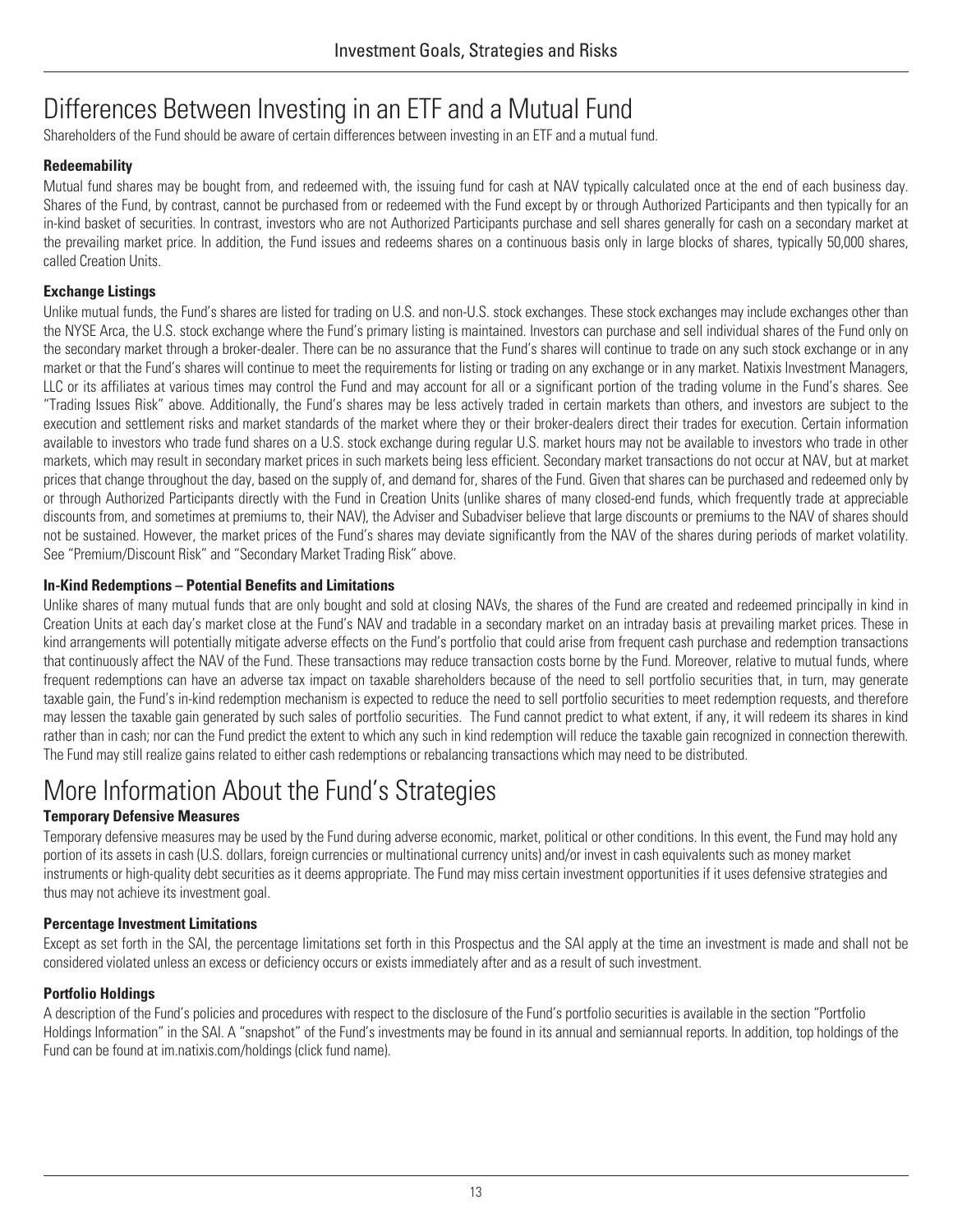# <span id="page-15-0"></span>Management Team

### Meet the Fund's Investment Adviser and Subadviser

#### Adviser

**Natixis Advisors, LLC** ("Natixis Advisors"), located at 888 Boylston Street, Suite 800, Boston, Massachusetts 02199-8197, serves as the adviser to the Fund. Natixis Advisors oversees, evaluates, and monitors the subadvisory services provided to the Fund. It also provides general business management and administration to the Fund. Natixis Advisors does not determine what investments will be purchased or sold by the Fund. The Subadviser listed below makes the investment decisions for the Fund.

#### Subadviser

**Loomis Sayles,** located at One Financial Center, Boston, Massachusetts 02111, serves as the Subadviser to the Fund. Founded in 1926, Loomis Sayles is one of the oldest investment advisory firms in the United States with over \$363.1 billion in assets under management as of December 31, 2021. Loomis Sayles is responsible for making investment decisions for the Fund.

The aggregate advisory and subadvisory fees paid by the Fund (after waiver) during the fiscal year ended December 31, 2021 as a percentage of the Fund's average daily net assets was 0.00%.

A discussion of the factors considered by the Board of Trustees in approving the Fund's investment advisory and subadvisory contracts is included in the Fund's shareholder report covering the period in which the approval occurred.

The Fund considers the series of Natixis Funds Trust I, Natixis Funds Trust II, Natixis Funds Trust IV, Gateway Trust, Loomis Sayles Funds I, Loomis Sayles Funds II, Natixis ETF Trust and Natixis ETF Trust II, all of which are advised or subadvised by Natixis Advisors, Loomis Sayles, AEW Capital Management, L.P., AlphaSimplex Group, LLC, Gateway Investment Advisers, LLC, Mirova US LLC, Harris Associates L.P. or Vaughan Nelson Investment Management, L.P. (collectively, the "Affiliated Investment Managers"), to be part of the "same group of investment companies" under Section 12(d)(1)(G) of the 1940 Act for the purchase of other investment companies. The Affiliated Investment Managers are all under common control.

#### Portfolio Trades

In placing portfolio trades, Loomis Sayles may use brokerage firms that market the Fund's shares or are affiliated with Loomis Sayles. In placing trades, Loomis Sayles will seek to obtain the best combination of price and execution, which involves a number of subjective factors. Such portfolio trades are subject to applicable regulatory restrictions and related procedures adopted by the Board of Trustees.

### <span id="page-15-1"></span>Meet the Fund's Portfolio Managers

The following persons have had primary responsibility for the day-to-day management of the Fund's portfolio since the dates stated below. Associate portfolio managers are actively involved in formulating the overall strategy for the funds they manage but are not the primary decision-makers.

**Daniel Conklin, CFA®** - Daniel Conklin served as an associate portfolio manager of the Fund from 2019 to 2020 and has served as a portfolio manager of the Fund since 2020. Mr. Conklin, Vice President and portfolio manager for the fixed income group of Loomis Sayles, joined Loomis Sayles in 2012. Mr. Conklin earned a B.S. from the University of Massachusetts, Lowell and an M.S. from Northeastern University. Mr. Conklin holds the designation of Chartered Financial Analyst® and has over 11 years of investment management experience.

**Christopher T. Harms** - Christopher T. Harms has served as portfolio manager of the Fund since inception in 2017. Mr. Harms, Vice President and portfolio manager of Loomis Sayles, joined Loomis Sayles in 2010 as a product manager for the fixed-income group. He earned a B.S.B.A. from Villanova University and an M.B.A. from Drexel University. Mr. Harms has over 41 years of investment management experience.

**Clifton V. Rowe, CFA®** - Clifton V. Rowe has served as portfolio manager of the Fund since inception in 2017. Mr. Rowe, Vice President and portfolio manager of Loomis Sayles, began his investment career in 1992 and joined Loomis Sayles in 1992. He holds the designation of Chartered Financial Analyst®. . Mr. Rowe received a B.B.A. from James Madison University, an M.B.A. from the University of Chicago and has over 29 years of investment management experience.

Please see the SAI for information on portfolio manager compensation, other accounts under management by the portfolio managers and the portfolio managers' ownership of securities in the Fund.

### <span id="page-15-2"></span>Other Service Providers

*Administrator.* Natixis Advisors, 888 Boylston Street, Suite 800, Boston, Massachusetts 02199, serves as the Fund's administrator and performs certain accounting and administrative services for the Fund.

*Distributor.* ALPS Distributors, Inc. ("ALPS"), 1290 Broadway, Suite 1000, Denver, Colorado 80203, serves as the Distributor of Creation Units for the Fund on an agency basis. The Distributor will deliver a prospectus to Authorized Participants purchasing Shares in Creation Units and will maintain records of both orders placed with it and confirmations of acceptance furnished by it to Authorized Participants. The Distributor does not maintain a secondary market in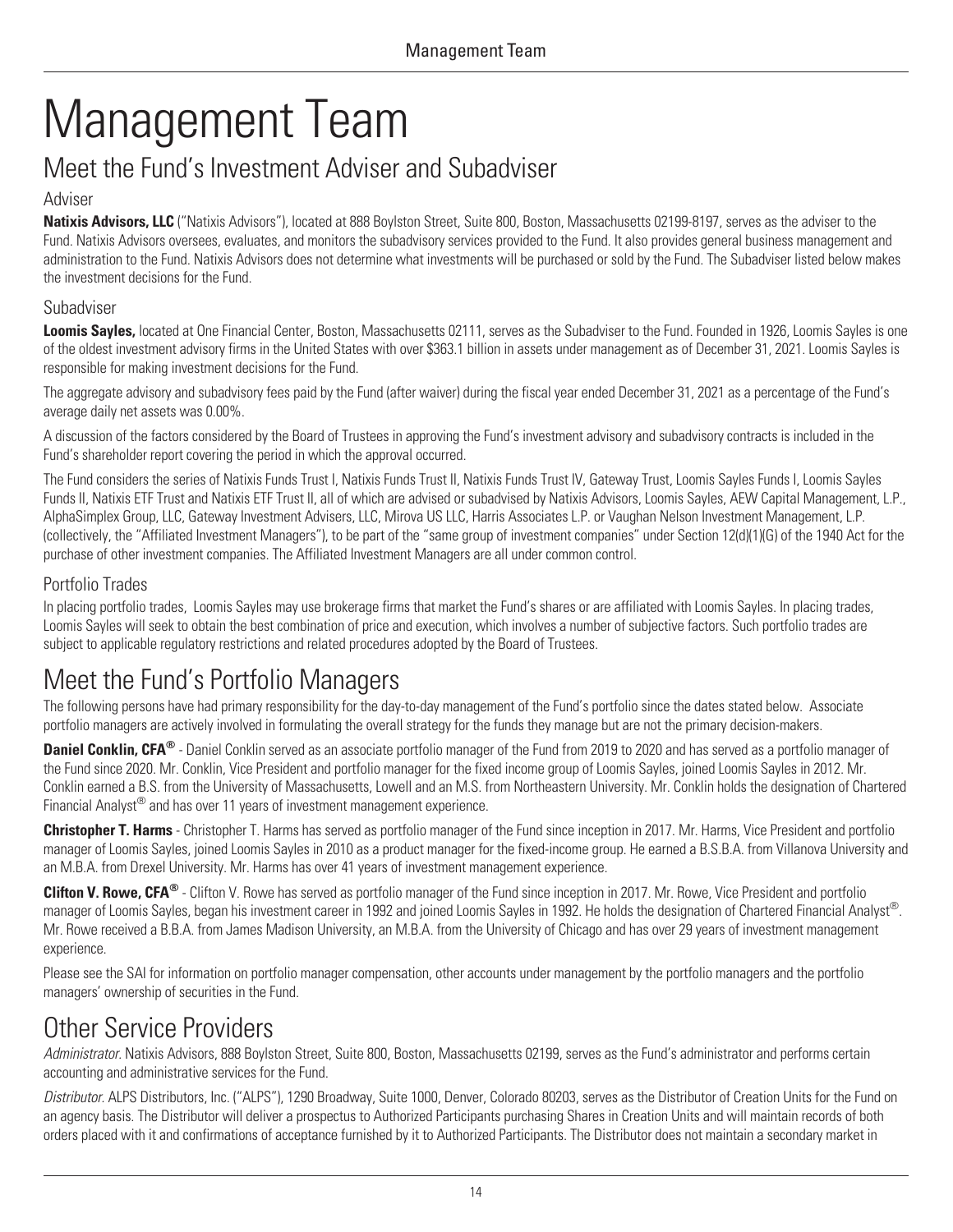shares of the Fund. The Distributor has no role in determining the investment policies of the Fund or which securities are to be purchased or sold by the Fund. The Adviser has entered into an agreement with ALPS under which it makes payments to ALPS in consideration for its services under the Distribution Agreement. The payments made by the Adviser to ALPS do not represent an additional expense to the Fund or its shareholders.

*Custodian.* State Street Bank and Trust Company ("State Street Bank"), One Lincoln Street, Boston, Massachusetts 02111, serves as the Custodian for the Fund.

*Transfer Agent.* State Street Bank, One Lincoln Street, Boston, Massachusetts 02111, acts as shareholder servicing and transfer agent for the Fund. *Primary Listing Exchange.* The shares of the Fund are listed for trading on the NYSE Arca, a national securities exchange.

### <span id="page-16-0"></span>Additional Information

The Fund enters into contractual arrangements with various parties, including, among others, the Adviser, the Subadviser, the Authorized Participants, the Distributor and the Fund's Custodian and Transfer Agent, who provide services to the Fund. Shareholders are not parties to, or intended to be third-party beneficiaries of, any of those contractual arrangements, and those contractual arrangements are not intended to create in any individual shareholder or group of shareholders any right to enforce such arrangements against the service providers or to seek any remedy thereunder against the service providers, either directly or on behalf of the Fund.

This Prospectus provides information concerning the Fund that you should consider in determining whether to purchase shares of the Fund. None of this Prospectus, the SAI or any contract that is an exhibit to the Fund's registration statement, is intended to, nor does it, give rise to an agreement or contract between the Fund and any investor, or give rise to any contract or other rights in any individual shareholder, group of shareholders or other person other than any rights conferred explicitly by applicable federal or state securities laws that may not be waived.

# <span id="page-16-1"></span>Shareholder Information

### Buying and Selling Shares

Shares of the Fund may be acquired or redeemed directly from the Fund only in Creation Units or multiples thereof, as discussed in the "Creations and Redemptions" section of this Prospectus. Only an Authorized Participant may engage in creation or redemption transactions directly with the Fund. An Authorized Participant is either a "participating party" (*i.e.*, a broker-dealer or other participant in the clearing process through the Continuous Net Settlement System of the National Securities Clearing Corporation) or a Depository Trust Company ("DTC") participant, in either case, who has executed an agreement with the Distributor, and accepted by the Transfer Agent, with respect to creations and redemptions of Creation Units. Once created, shares of the Fund generally trade in the secondary market in amounts less than a Creation Unit.

Most investors will buy and sell shares of the Fund in secondary market transactions through broker-dealers. Shares of the Fund are listed for trading on a national securities exchange during the trading day. Shares can be bought and sold throughout the trading day like shares of other publicly traded companies. However, there can be no guarantee that an active trading market will develop or be maintained, or that the Fund shares listing will continue or remain unchanged. The Fund does not impose any minimum investment for shares of the Fund purchased on an exchange. Buying or selling the Fund's shares involves certain costs that apply to all securities transactions. When buying or selling shares of the Fund through a financial intermediary, you may incur a brokerage commission or other charges determined by your financial intermediary. Due to these brokerage costs, if any, frequent trading may detract significantly from investment returns. In addition, you may also incur the cost of the spread (the difference between the bid price and the ask price of the Fund's shares). The commission is frequently a fixed amount and may be a significant cost for investors seeking to buy or sell small amounts of Fund shares. The spread varies over time for shares of the Fund based on its trading volume and market liquidity, and is generally narrower if the Fund has more trading volume and market liquidity and wider if the Fund has less trading volume and market liquidity. *Shares of the Fund trade on an exchange at prices that may differ to varying degrees from the daily NAV of the shares.*

The Fund's primary listing exchange is the NYSE Arca. The NYSE Arca is open for trading Monday through Friday and is closed on the following holidays: New Year's Day, Martin Luther King, Jr. Day, Presidents' Day, Good Friday, Memorial Day, Juneteenth National Independence Day, Independence Day, Labor Day, Thanksgiving Day, and Christmas Day.

A "Business Day" with respect to the Fund is each day the Fund is open and includes any day that the Fund is required to be open under Section 22(e) of the 1940 Act. Orders from Authorized Participants to create or redeem Creation Units will only be accepted on a Business Day. On days when the NYSE Arca closes earlier than normal, the Fund may require orders to create or redeem Creation Units to be placed earlier in the day. Please see the SAI for more information.

### <span id="page-16-2"></span>Investments by Registered Investment Companies

Section 12(d)(1) of the 1940 Act restricts investments by registered investment companies and companies relying on Section 3(c)(1) or Section 3(c)(7) of the 1940 Act in the securities of other investment companies. Registered investment companies are permitted to invest in the Fund beyond the limits set forth in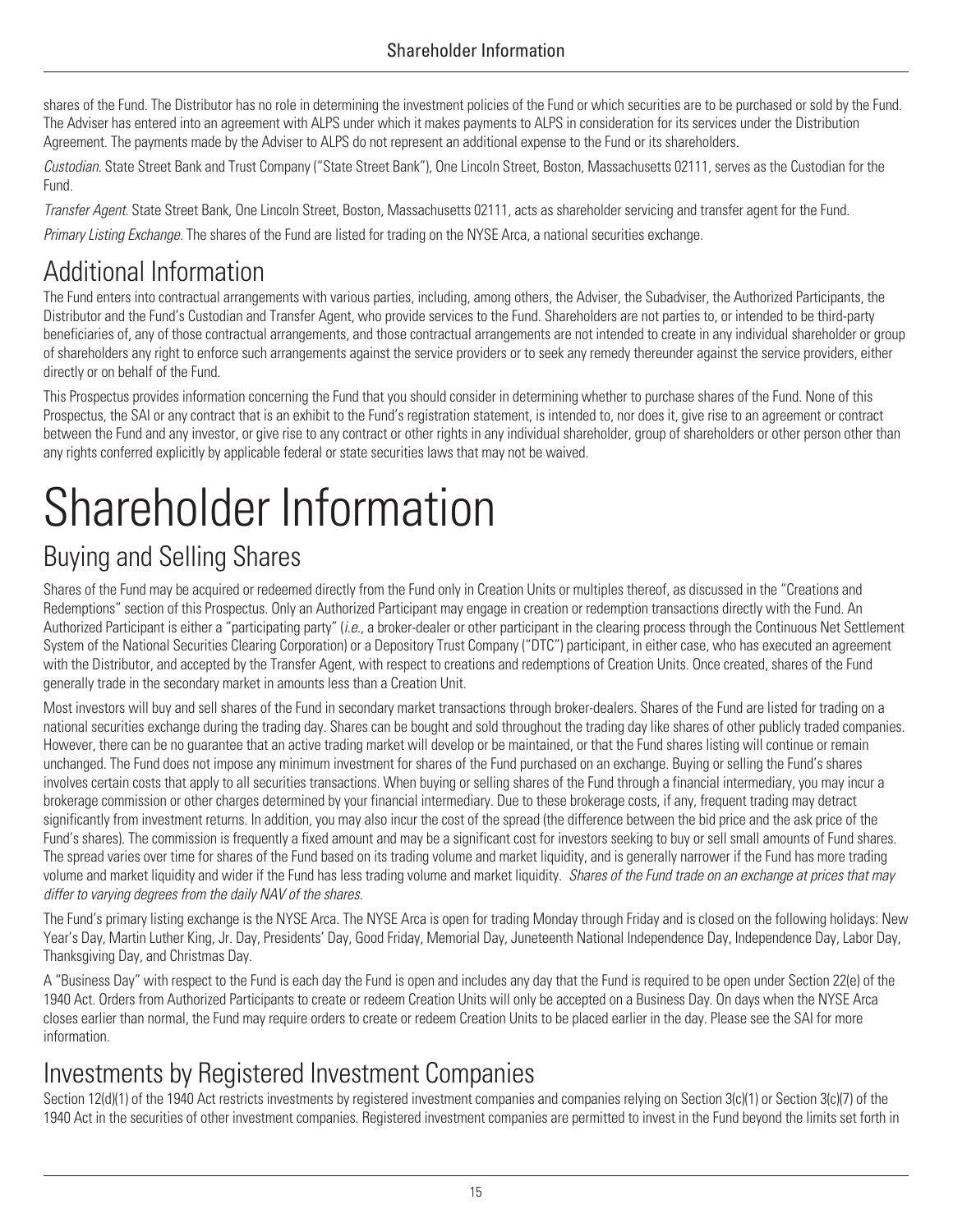Section 12(d)(1) subject to certain terms and conditions set forth in an SEC exemptive order covering the Fund, including that such investment companies enter into an agreement with the Fund.

### <span id="page-17-0"></span>Frequent Purchases and Redemptions of Fund Shares

The Board of Trustees has not adopted a policy of monitoring for frequent purchases and redemptions of Fund shares ("frequent trading") that appear to attempt to take advantage of potential arbitrage opportunities presented by a lag between a change in the value of the Fund's portfolio securities after the close of the primary markets for the Fund's portfolio securities and the reflection of that change in the Fund's NAV ("market timing"). The Fund believes this is appropriate because ETFs, such as the Fund, are intended to be attractive to arbitrageurs, as trading activity is critical to ensuring that the market price of Fund shares remains at or close to NAV. Since the Fund issues and redeems Creation Units at NAV plus applicable transaction fees, and the Fund's shares may be purchased and sold on the NYSE Arca at prevailing market prices, the risks of frequent trading are limited.

#### **Rule 12b-1 Fees**

While there are no current plans to charge Rule 12b-1 fees, the Fund has adopted a Rule 12b-1 Plan under which the Fund is authorized to pay distribution and/or service fees to the Fund's Distributor and other firms that provide distribution and shareholder services. Rule 12b-1 fees that are paid to the Fund's Distributor may be used by the Distributor for expenses relating to the distribution of, and shareholder or administrative services for holders of, shares, and for the payment of service fees that come within Rule 2341(d) of the Conduct Rules of the Financial Industry Regulatory Authority.

Because Rule 12b-1 fees may be paid out of the Fund's assets on an ongoing basis, over time they may increase the cost of your investment and may cost shareholders more than other types of sales charges. Currently, no Rule 12b-1 fees are charged.

### <span id="page-17-1"></span>Payment to Broker-Dealers and Other Financial Intermediaries

The Adviser or its affiliates may make payments to broker-dealers, registered investment advisers, banks or other intermediaries (together "intermediaries") related to marketing activities and presentations, educational training programs, conferences, the development of technology platforms and reporting systems, or their making shares of the Fund and certain other Natixis funds available to their customers generally and in certain investment programs. Such payments, which may be significant to the intermediary, are not made by the Fund. Rather, such payments are made by the Adviser or its affiliates from their own resources, which come directly or indirectly in part from fees paid by the Natixis funds complex. Payments of this type are sometimes referred to as revenue sharing payments. A financial intermediary may make decisions about which investment options it recommends or makes available, or the level of services provided, to its customers based on the payments it is eligible to receive. Therefore, such payments to an intermediary create conflicts of interest between the intermediary and its customers and may cause the intermediary to recommend the Fund or other Natixis funds over another investment. More information regarding these payments is contained in the Fund's SAI. Please contact your salesperson or other investment professional for more information regarding any such payments his or her firm may receive from the Adviser or its affiliates.

### <span id="page-17-2"></span>Share Prices

The trading prices of the Fund's shares in the secondary market generally differ from the Fund's daily NAV and are affected by market forces such as the supply of and demand for shares of the Fund and shares of underlying securities held by the Fund, economic conditions and other factors. Information regarding the approximate intraday value of shares of the Fund is disseminated every 15 seconds throughout each trading day by the NYSE Arca or by market data vendors or other information providers. The approximate intraday value per share is based on the estimated current value of the securities and/or other assets, including cash required to be deposited in exchange for a Creation Unit. This approximate value does not necessarily reflect the precise composition of the current portfolio of securities held by the Fund at a particular point in time or the best possible valuation of the current portfolio, and therefore should not be viewed as a "real-time" update of the Fund's NAV, which is computed only once a day. The quotations of certain Fund holdings may not be updated during U.S. trading hours if such holdings do not trade in the United States. The Fund is not involved in, or responsible for, the calculation or dissemination of these approximate values and makes no warranty as to their accuracy.

### <span id="page-17-3"></span>Net Asset Value

NAV is the price of one share of the Fund without a sales charge, and is calculated each business day using this formula:

Net Asset Value =

#### Total market value of securities + Cash and other assets – Liabilities

#### Number of outstanding shares

The NAV of Fund shares is determined pursuant to policies and procedures approved by the Board of Trustees, as summarized below:

- A share's NAV is determined at the close of regular trading on the New York Stock Exchange ("NYSE") on the days the NYSE is open for trading. This is normally 4:00 p.m., Eastern time. The Fund's shares will not be priced on the days on which the NYSE is closed for trading. In addition, the Fund's shares will not be priced on the holidays listed in the SAI. See the section "Net Asset Value" in the SAI for more details.
- The price that an Authorized Participant pays for purchasing or redeeming shares in Creation Units will be based upon the NAV next calculated after an order is received by the Transfer Agent "in good order" (meaning that the order is complete and contains all necessary information).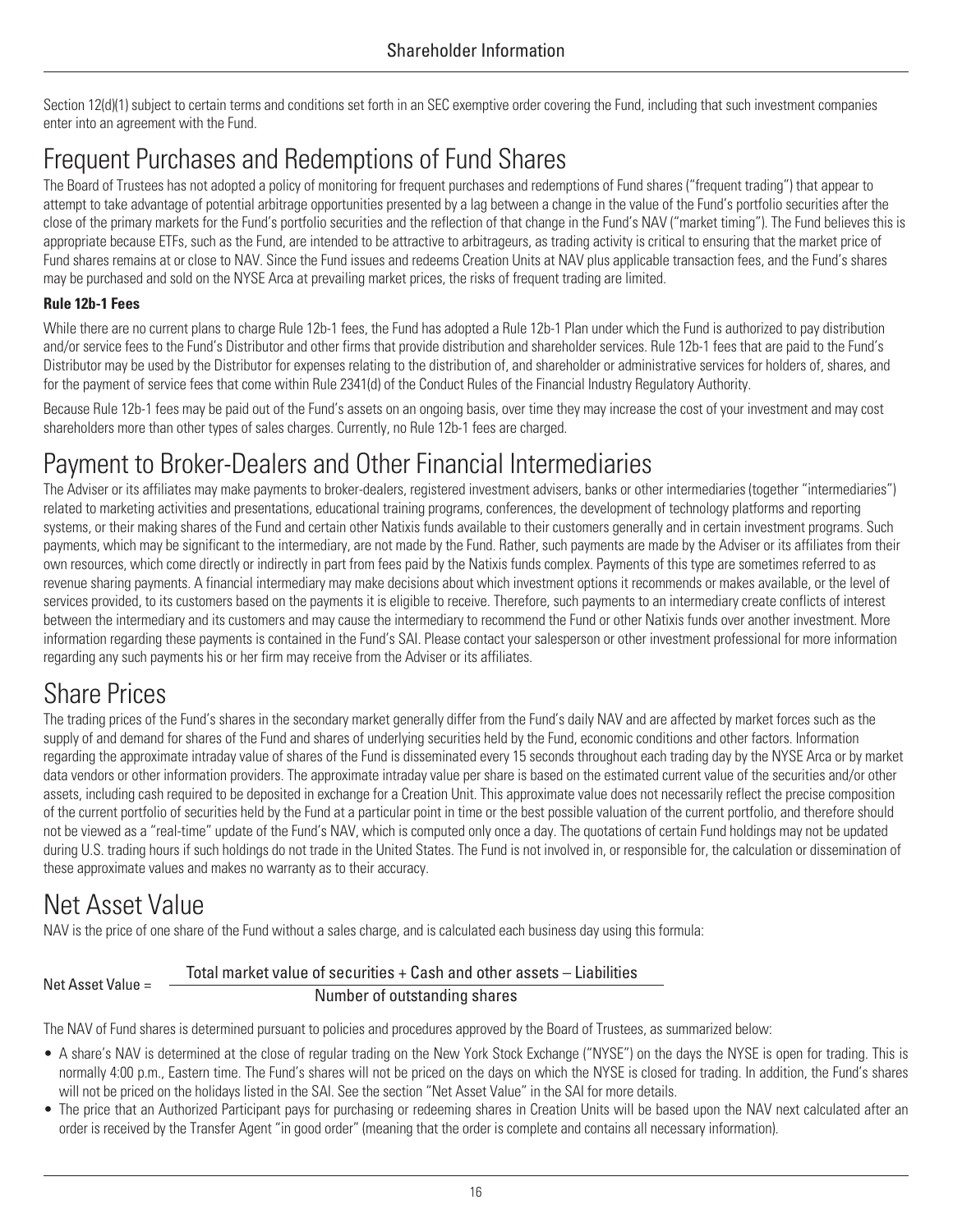- Requests received by the Transfer Agent in good order during a trading window that is open after the NYSE closes will be processed based upon the NAV determined at the close of regular trading on the next day that the NYSE is open. If the Transfer Agent receives the order in good order during a trading window that is open prior to the NYSE market close, the shareholder will receive that day's NAV. See the section "Creations and Redemptions" in the SAI for more details.
- If the Fund invests in foreign securities, it may experience NAV changes on days when you cannot buy or sell its shares.

Fund securities and other investments for which market quotations are readily available, as outlined in the Funds' policies and procedures, are valued at market value. The Funds may use independent pricing services recommended by the Adviser and Subadviser and approved by the Board of Trusteesto obtain market quotations and other valuation information, such as evaluated bids. Generally, Fund securities and other investments are valued as follows:

- **Equity securities (including shares of closed-end investment companies and ETFs), exchange traded notes, rights and warrants** listed equity securities are valued at the last sale price quoted on the exchange where they are traded most extensively or, if there is no reported sale during the day, the closing bid quotation as reported by an independent pricing service. Securities traded on the NASDAQ Global Select Market, NASDAQ Global Market and NASDAQ Capital Market are valued at the NASDAQ Official Closing Price ("NOCP"), or if lacking an NOCP, at the most recent bid quotations on the applicable NASDAQ Market. Unlisted equity securities (except unlisted preferred equity securities discussed below) are valued at the last sale price quoted in the market where they are traded most extensively or, if there is no reported sale during the day, the closing bid quotation as reported by an independent pricing service. If there is no sale price or closing bid quotation available, unlisted equity securities will be valued using evaluated bids furnished by an independent pricing service, if available. In some foreign markets, an official close price and a last sale price may be available from the foreign exchange or market. In those cases, the official close price is used. Valuations based on information from foreign markets may be subject to the Fund's fair value policies described below. If a right is not traded on any exchange, its value is based on the market value of the underlying security, less the cost to subscribe to the underlying security (e.g., to exercise the right), adjusted for the subscription ratio. If a warrant is not traded on any exchange, a price is obtained from a broker-dealer.
- **Debt securities and unlisted preferred equity securities** evaluated bids furnished to the Fund by an independent pricing service using market information, transactions for comparable securities and various relationships between securities, if available, or bid prices obtained from broker-dealers.
- **Senior Loans** bid prices supplied by an independent pricing service, if available, or bid prices obtained from broker-dealers.
- **Bilateral Swaps** bilateral credit default swaps are valued based on mid prices (between the bid price and the ask price) supplied by an independent pricing service. Bilateral interest rate swaps and bilateral standardized commodity and equity index total return swaps are valued based on prices supplied by an independent pricing service. If prices from an independent pricing service are not available, prices from a broker-dealer may be used.
- **Centrally Cleared Swaps** settlement prices of the clearing house on which the contracts were traded or prices obtained from broker-dealers.
- **Options** domestic exchange-traded index and single name equity options contracts (including options on ETFs) are valued at the mean of the National Best Bid and Offer quotations as determined by the Options Price Reporting Authority. Foreign exchange-traded single name equity options contracts are valued at the most recent settlement price. Options contracts on foreign indices are priced at the most recent settlement price. Options on futures contracts are valued using the current settlement price on the exchange on which, over time, they are traded most extensively. Other exchange-traded options are valued at the average of the closing bid and ask quotations on the exchange on which, over time, they are traded most extensively. Over-thecounter ("OTC") currency options and swaptions are valued at mid prices (between the bid price and the ask price) supplied by an independent pricing service, if available. Other OTC options contracts (including currency options and swaptions not priced through an independent pricing service) are valued based on prices obtained from broker-dealers. Valuations based on information from foreign markets may be subject to the Fund's fair value policies described below.
- **Futures** most recent settlement price on the exchange on which the Adviser believes that, over time, they are traded most extensively. Valuations based on information from foreign markets may be subject to the Fund's fair value policies described below.
- **Forward Foreign Currency Contracts** interpolated rates determined based on information provided by an independent pricing service.

Foreign denominated assets and liabilities are translated into U.S. dollars based upon foreign exchange rates supplied by an independent pricing service. Fund securities and other investments for which market quotations are not readily available are valued at fair value as determined in good faith by the Adviser and Subadviser pursuant to procedures approved by the Board of Trustees. The Fund may also value securities and other investments at fair value in other circumstances such as when extraordinary events occur after the close of a foreign market but prior to the close of the NYSE. This may include situations relating to a single issuer (such as a declaration of bankruptcy or a delisting of the issuer's security from the primary market on which it has traded) as well as events affecting the securities markets in general (such as market disruptions or closings and significant fluctuations in U.S. and/or foreign markets).

When fair valuing its securities or other investments, the Fund may, among other things, use modeling tools or other processes that may take into account factors such as securities or other market activity and/or significant events that occur after the close of the foreign market and before the time the Fund's NAV is calculated. Fair value pricing may require subjective determinations about the value of a security, and fair values used to determine the Fund's NAV may differ from quoted or published prices, or from prices that are used by others, for the same securities. In addition, the use of fair value pricing may not always result in adjustments to the prices of securities held by the Fund. Valuations for securities traded in the OTC market may be based on factors such as market information, transactions for comparable securities, and various relationships between securities or bid prices obtained from broker-dealers. Evaluated prices from an independent pricing service may require subjective determinations and may be different than actual market prices or prices provided by other pricing services. The Fund's fair value policies and procedures and valuation practices may be impacted as the Fund comes into compliance with Rule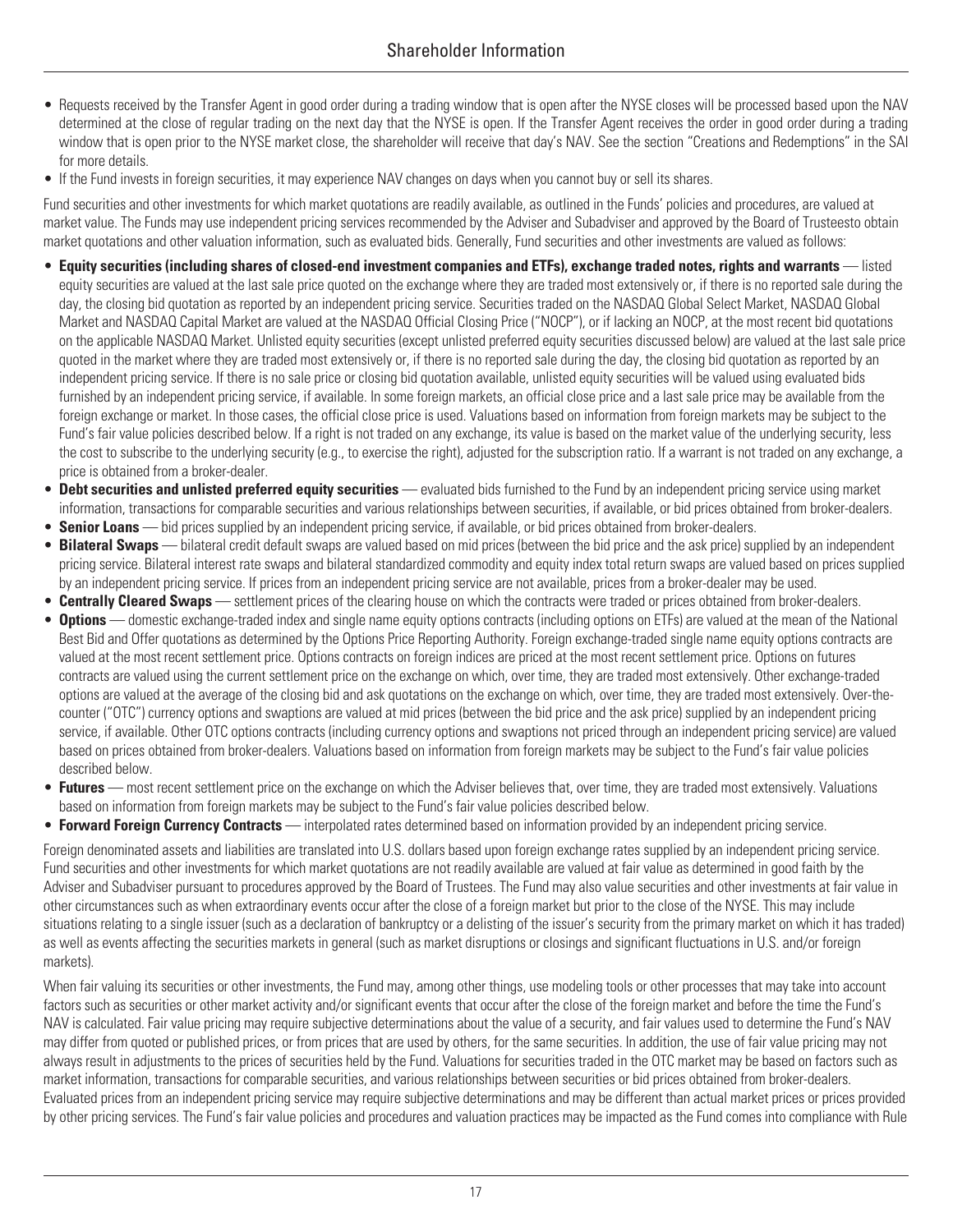2a-5 under the 1940 Act. Among other things, Rule 2a-5 will permit the Board of Trustees to designate the Adviser to perform the Funds' fair value determinations, subject to Board oversight and other requirements.

Trading in some of the portfolio securities or other investments of the Fund takes place in various markets outside the United States on days and at times other than when the NYSE is open for trading. Therefore, the calculation of the Fund's NAV does not take place at the same time as the prices of many of its portfolio securities or other investments are determined, and the value of the Fund's portfolio may change on days when the Fund is not open for business and its shares may not be purchased or redeemed.

### <span id="page-19-0"></span>**Distributions**

The Fund pays distributions from its investment income and from net realized capital gains.

Distributions from net investment income and distributions from net capital gains, if any, are declared and paid as follows:

|                                                 | Investment Income Dividends |         | Capital Gains Distributions |
|-------------------------------------------------|-----------------------------|---------|-----------------------------|
|                                                 | <b>Declared</b>             | Paid    | <b>Declared and Paid</b>    |
| Natixis Loomis Sayles Short Duration Income ETF | Monthly                     | Monthly | Annually                    |

Dividends and other distributions on shares of the Fund are distributed on a pro rata basis to beneficial owners of such shares. Dividend payments are made through DTC participants and indirect participants (each as described in the "Book Entry" section below) to beneficial owners then of record with proceeds received from the Fund.

No dividend reinvestment service is provided by the Fund. Broker-dealers may make available the DTC book-entry dividend reinvestment service for use by beneficial owners of the Fund for reinvestment of their dividend distributions. Beneficial owners should contact their broker to determine the availability and costs of the service and the details of participation therein. Brokers may require beneficial owners to adhere to specific procedures and timetables. If this service is available and used, dividend distributions of both income and realized gains will be automatically reinvested in additional whole shares of the Fund purchased in the secondary market.

### <span id="page-19-1"></span>Book Entry

DTC serves as securities depository for the shares. (The shares may be held only in book-entry form; stock certificates will not be issued.) DTC, or its nominee, is the record or registered owner of all outstanding shares. Beneficial ownership of shares will be shown on the records of DTC or its participants (described below). Beneficial owners of shares are not entitled to have shares registered in their names, will not receive or be entitled to receive physical delivery of certificates in definitive form and are not considered the registered holder thereof. Accordingly, to exercise any rights of a holder of shares, each beneficial owner must rely on the procedures of: (i) DTC; (ii) "DTC participants" (*i.e.*, securities brokers and dealers, banks, trust companies, clearing corporations and certain other organizations, some of whom (and/or their representatives) own DTC); and (iii) "indirect participants" (*i.e.*, brokers, dealers, banks and trust companies that clear through or maintain a custodial relationship with a DTC participant), either directly or indirectly, through which such beneficial owner holds its interests. The Fund understands that under existing industry practice, in the event the Fund requests any action of holders of shares, or a beneficial owner desires to take any action that DTC, as the record owner of all outstanding shares, is entitled to take, DTC would authorize the DTC participants to take such action and that the DTC participants would authorize the indirect participants and beneficial owners acting through such DTC participants to take such action and would otherwise act upon the instructions of beneficial owners owning through them. As described above, the Fund recognizes DTC or its nominee as the owner of all shares for all purposes.

### <span id="page-19-2"></span>Creations and Redemptions

Prior to trading in the secondary market, shares of the Fund are "created" at NAV by market makers, large investors and institutions only in block-size Creation Units of 50,000 shares or multiples thereof. Each "creator" or Authorized Participant enters into an Authorized Participant agreement with the Fund's Distributor.

A creation transaction order, which is subject to acceptance by the Distributor, generally takes place when an Authorized Participant deposits into the Fund a designated portfolio of securities (including any portion of such securities for which cash may be substituted) and a specified amount of cash approximating the holdings of the Fund in exchange for a specified number of Creation Units.

Similarly, shares can be redeemed only in Creation Units, generally for a designated portfolio of securities (including any portion of such securities for which cash may be substituted) held by the Fund and a specified amount of cash. Except when aggregated in Creation Units, shares are not redeemable by the Fund.

The prices at which creations and redemptions occur are based on the next calculation of NAV after a creation or redemption order is received in an acceptable form under the Authorized Participant agreement. These prices may differ from the market price of the Fund's shares.

Only an Authorized Participant may create or redeem Creation Units directly with the Fund. In the event of a system failure or other interruption, including disruptions at market makers or Authorized Participants, orders to purchase or redeem Creation Units either may not be executed according to the Fund's instructions or may not be executed at all, or the Fund may not be able to place or change orders.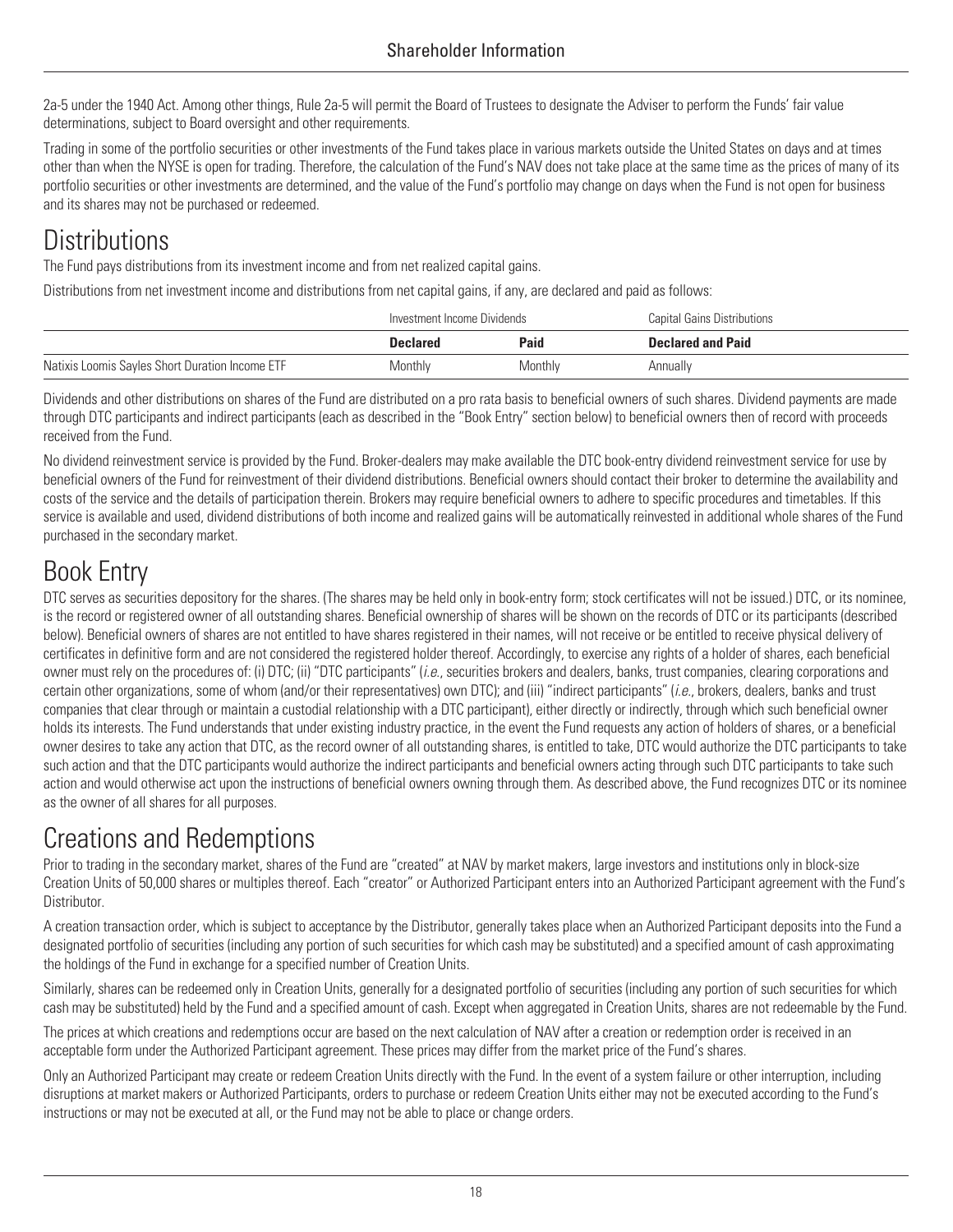When the Fund engages in in kind transactions, the Fund intends to comply with the U.S. federal securities laws in accepting securities for deposit and satisfying redemptions with redemption securities by, among other means, assuring that any securities accepted for deposit and any securities used to satisfy redemption requests will be sold in transactions that would be exempt from registration under the Securities Act of 1933, as amended ("Securities Act"). Further, an Authorized Participant that is not a "qualified institutional buyer," as such term is defined under Rule 144A of the Securities Act, will not be able to receive restricted securities eligible for resale under Rule 144A.

Creations and redemptions must be made through a firm that is either a member of the Continuous Net Settlement System of the National Securities Clearing Corporation or a DTC participant and has executed an agreement with the Distributor with respect to creations and redemptions of Creation Unit aggregations. The Fund imposes a creation transaction fee and a redemption transaction fee to offset transfer and other transaction costs associated with the issuance and redemption of Creation Units. Information about the procedures regarding creation and redemption of Creation Units (including the cut-off times for receipt of creation and redemption orders) and the applicable transaction fees are included in the Fund's SAI.

Your broker-dealer or agent may charge you a fee to effect transactions in Fund shares.

### <span id="page-20-0"></span>Taxation

Except as noted, the discussion below addresses only the U.S. federal income tax consequences of an investment in the Fund and does not address any non-U.S., state or local tax consequences.

The Fund intends to meet all requirements under Subchapter M of the Internal Revenue Code of 1986, as amended (the "Code"), necessary to qualify and be eligible for treatment each year as a "regulated investment company" and thus does not expect to pay any U.S. federal income tax on income and capital gains that are timely distributed to shareholders.

Unless otherwise noted, the discussion below, to the extent it describes shareholder-level tax consequences, pertains solely to taxable shareholders.

**Taxation of Distributions from the Fund.** For U.S. federal income tax purposes, distributions of investment income are generally taxable to Fund shareholders as ordinary income. Taxes on distributions of capital gains are determined by how long the Fund owned (or is deemed to have owned) the investments that generated them, rather than how long a shareholder has owned his or her shares. Distributions attributable to the excess of net long-term capital gains from the sale of investments that the Fund owned (or is deemed to have owned) for more than one year over net short-term capital losses from the sale of investments that the Fund owned (or is deemed to have owned) for one year or less, and that are properly reported by the Fund as capital gain dividends ("Capital Gain Dividends") generally will be taxable to a shareholder receiving such distributions as long-term capital gain includible in net capital gain and taxed to individuals at reduced rates. Distributions attributable to the excess of net short-term capital gains from the sale of investments that the Fund owned (or is deemed to have owned) for one year or less over net long-term capital losses from the sale of investments that the Fund owned (or is deemed to have owned) for more than one year, will be taxable as ordinary income.

Distributions of investment income properly reported by the Fund as derived from "qualified dividend income" will be taxed in the hands of individuals at the reduced rates applicable to net capital gain, provided holding period and other requirements are met at both the shareholder and Fund levels. Income generated by investments in fixed-income securities, derivatives and REITs generally is not eligible for treatment as qualified dividend income. Dividends received by the Fund from foreign corporations that are not eligible for the benefits of a comprehensive income tax treaty with the U.S. (other than dividends paid on stock of such a foreign corporation that is readily tradable on an established securities market in the U.S.) will not be eligible for treatment as qualified dividend income.

A 3.8% Medicare contribution tax is imposed on the net investment income of certain individuals, trusts and estates to the extent their income exceeds certain threshold amounts. Net investment income generally includes for this purpose dividends, including any Capital Gain Dividends paid by the Fund, and net capital gains recognized on the sale, redemption, exchange or other taxable disposition of shares of the Fund.

Fund distributions are taxable whether shareholders receive them in cash or reinvest them in additional shares. In addition, Fund distributions are taxable to shareholders even if they are paid from income or gains earned by the Fund before a shareholder's investment (and thus were included in the price the shareholder paid for his or her shares). Such distributions are likely to occur in respect of shares purchased at a time when the Fund's NAV reflects gains that are either unrealized or realized but not distributed.

Dividends and distributions declared by the Fund and payable to shareholders of record in October, November or December of one year and paid in January of the next year generally are taxable in the year in which the distributions are declared, rather than the year in which the distributions are received.

Dividends derived from interest on securities issued by the U.S. government or its agencies or instrumentalities, if any, may be exempt from state and local income taxes. The Fund will advise shareholders annually of the proportion of its dividends that are derived from such interest.

Dividends derived from interest on securities issued by the U.S. government or its agencies or instrumentalities, if any, may be exempt from state and local income taxes. Each Fund will advise shareholders annually of the proportion of its dividends that are derived from such interest. Distributions by the Fund to retirement plans and other investors that qualify for tax-advantaged treatment under U.S. federal income tax laws generally will not be taxable, although distributions by retirement plans to their participants may be taxable. Special tax rules apply to investments through such retirement plans. If your investment is through such a plan, you should consult your tax adviser to determine the suitability of the Fund as an investment through your plan and the tax treatment of distributions to you (including distributions of amounts attributable to an investment in the Fund) from the plan.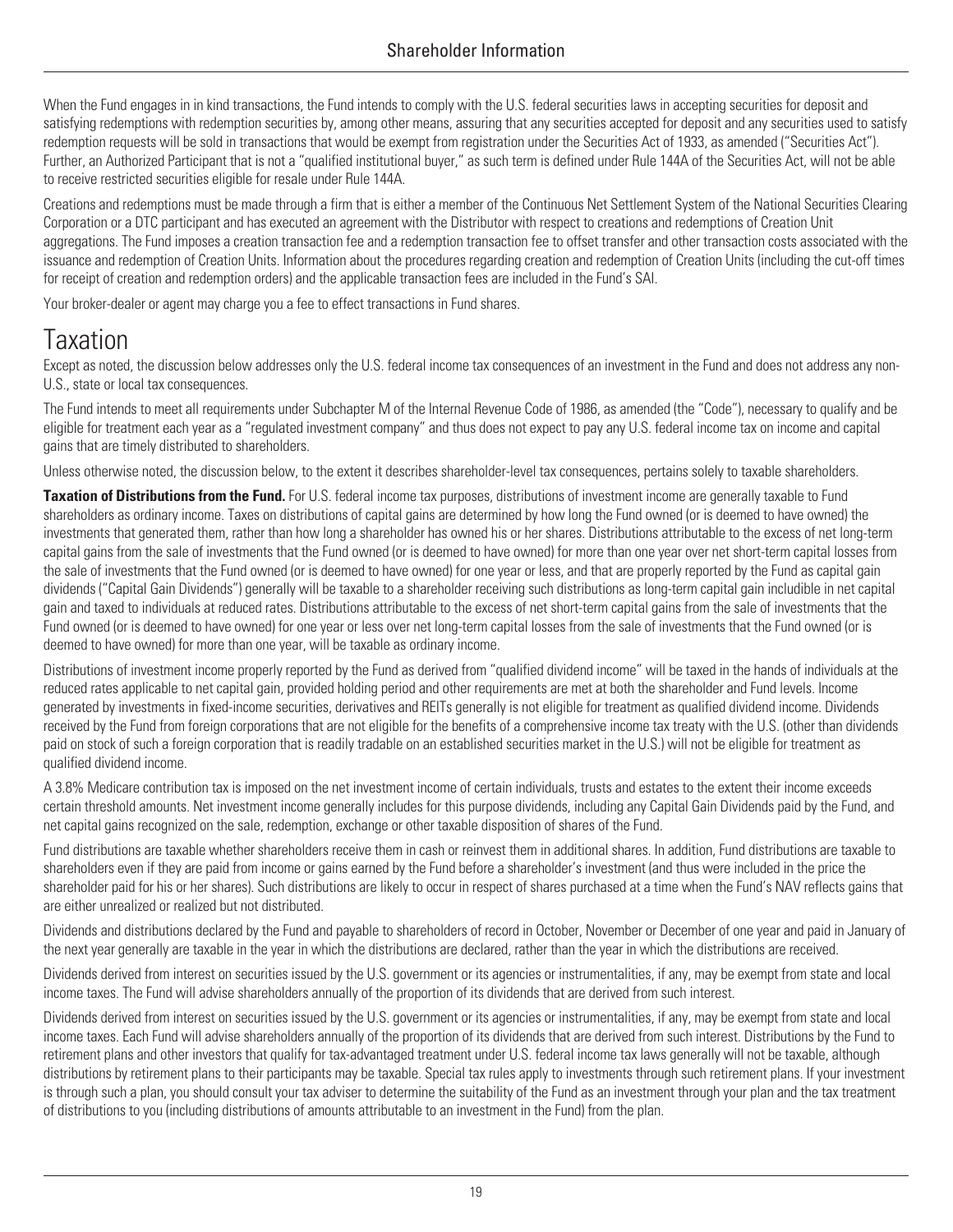**Redemption, Sale or Exchange of Fund Shares.** A redemption, sale or exchange of Fund shares (including an exchange of Fund shares for shares of another Natixis Fund or Loomis Sayles Fund) is a taxable event and generally will result in recognition of gain or loss. Gain or loss, if any, recognized by a shareholder on a redemption, sale, exchange or other taxable disposition of Fund shares generally will be taxed as long-term capital gain or loss if the shareholder held the shares for more than one year, and as short-term capital gain or loss if the shareholder held the shares for one year or less, assuming in each case that the shareholder held the shares as capital assets. Short-term capital gains generally are taxed at the rates applicable to ordinary income. Any loss realized upon a disposition of shares held for six months or less will be treated as long-term, rather than short-term, capital loss to the extent of any Capital Gain Dividends received by the shareholder with respect to the shares. The deductibility of capital losses is subject to limitations.

**Taxation of Certain Fund Investments.** The Fund's investments in foreign securities may be subject to foreign withholding and other taxes. In that case, the Fund's yield on those securities would be decreased. If the Fund invests more than 50% of its assets in foreign securities, it generally may elect to permit shareholders to claim a credit or deduction on their income tax returns with respect to foreign taxes paid by the Fund. In addition, the Fund's investments in foreign securities and foreign currencies may be subject to special tax rules that have the effect of increasing or accelerating the Fund's recognition of ordinary income and may affect the timing or amount of the Fund's distributions.

The Fund's investments in certain debt obligations (such as those issued with "OID" or having accrued market discount, in each case as described in the SAI), mortgage-backed securities, asset-backed securities, REITs and derivatives may cause the Fund to recognize taxable income in excess of the cash generated by such investments. Thus, the Fund could be required to liquidate investments, including at times when it is not advantageous to do so, in order to satisfy the distribution requirements applicable to regulated investment companies under the Code. In addition, the Fund's investments in derivatives may affect the amount, timing or character of distributions to shareholders. A Fund may at times purchase debt instruments at a discount from the price at which they were originally issued, especially during periods of rising interest rates. For federal income tax purposes, some or all of this market discount will, when recognized as income by a Fund, be included in such Fund's ordinary income, and will be taxable to shareholders as such when it is distributed.

**Backup Withholding.** The Fund is required in certain circumstances to apply backup withholding on taxable dividends, redemption proceeds and certain other payments that are paid to any shareholder who does not furnish to the Fund certain information and certifications or who is otherwise subject to backup withholding.

Please see the SAI for additional information on the U.S. federal income tax consequences of an investment in the Fund.

You should consult your tax adviser for more information on your own situation, including possible U.S. federal, state, local, foreign or other applicable taxes. **Sales of Fund Shares**

Your sale of Fund shares is a taxable transaction for U.S. federal income tax purposes, and may also be subject to state and local taxes. When you sell your shares, you will generally recognize a capital gain or loss in an amount equal to the difference between your adjusted tax basis in the shares and the amount received. Generally, this capital gain or loss is long-term or short-term depending on whether your holding period exceeds one year, except that any loss realized on shares held for six months or less will be treated as a long-term capital loss to the extent of any capital gain dividends that were received on the shares. Additionally, any loss realized on a sale of shares of the Fund may be disallowed under "wash sale" rules to the extent the shares disposed of are replaced with other shares of the Fund within a period of 61 days beginning 30 days before and ending 30 days after the date of disposition, including pursuant to a dividend reinvestment in shares of the Fund. If disallowed, the loss will be reflected in an adjustment to the basis of the shares acquired.

#### **Other Information**

Non-U.S. investors are generally not subject to U.S. withholding tax with respect to capital gain dividends, short-term capital gain dividends and interestrelated dividends, as defined in the SAI and subject to limitations set forth in the SAI. With respect to distributions other than capital gain dividends, shortterm capital gain dividends and interest-related dividends, non-U.S. shareholders are generally subject to U.S. withholding tax as a rate of 30% (or lower applicable treaty rate). Non-U.S. investors may also be subject to estate tax with respect to their Fund shares.

Legislation passed by Congress requires reporting to you and the Internal Revenue Service annually on Form 1099-B not only of the gross proceeds of Fund shares you sell or redeem but also of their cost basis. Shareholders should contact their intermediaries with respect to reporting of cost basis and available elections with respect to their accounts. You should carefully review the cost basis information provided by the applicable intermediary and make any additional basis holding period or other adjustments that are required when reporting these amounts on your federal income tax returns.

#### Authorized Participant Taxes on Creations and Redemptions of Created Units

Authorized Participants should consult their tax advisors about the federal, state, local or foreign tax consequences of purchasing and redeeming Creation Units in the Fund.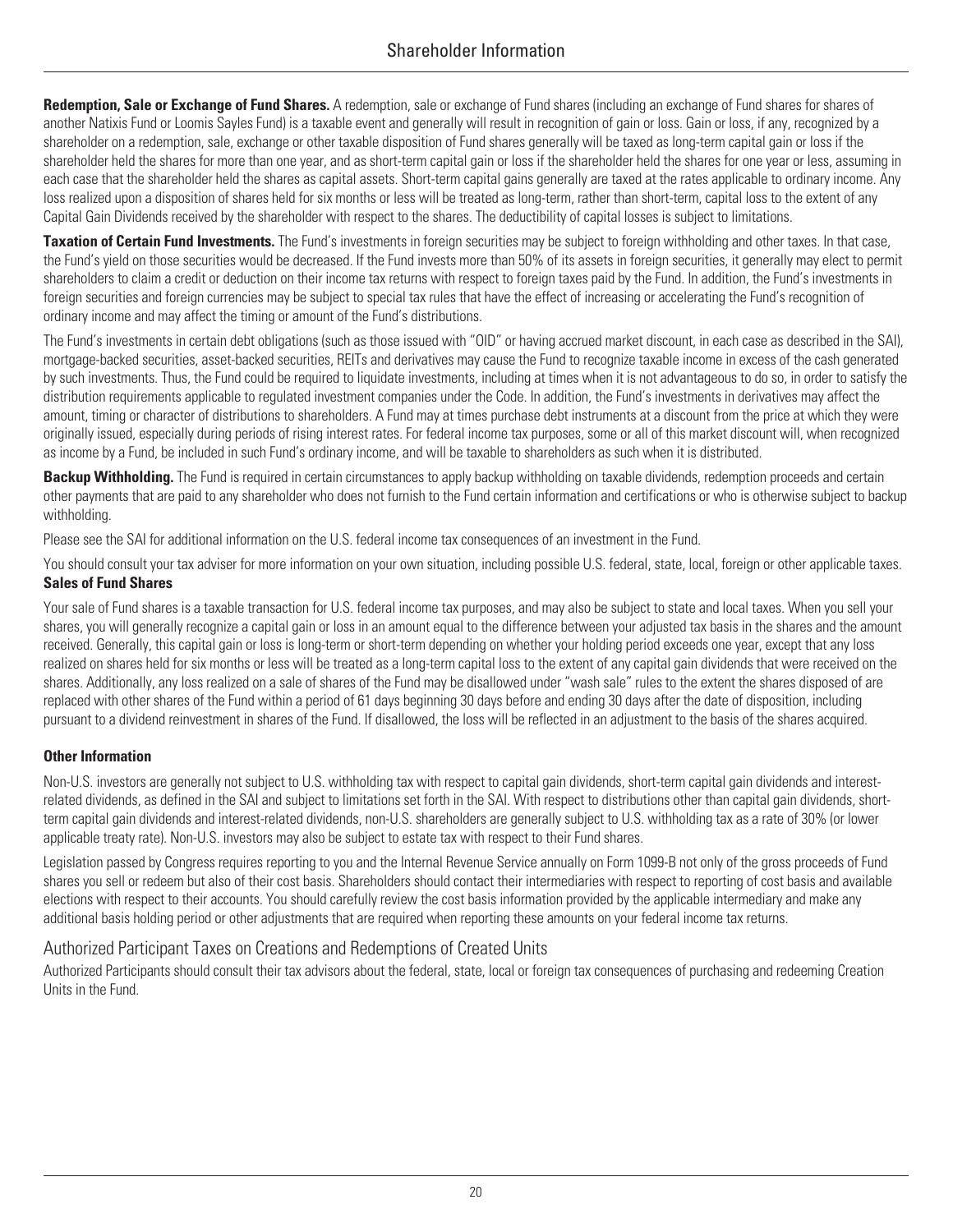# <span id="page-22-0"></span>Other Information

### Premium/Discount Information

Information regarding how often the shares of the Fund traded on the NYSE Arca at a price above (*i.e.*, at a premium) or below (*i.e.*, at a discount) the NAV of the Fund during the most recently completed calendar year, and the most recently completed calendar quarters since that year, as applicable, can be found at im.natixis.com.

### <span id="page-22-1"></span>Continuous Offering

You should be aware of certain legal risks unique to investors purchasing Creation Units directly from the Fund. Because new Creation Units are issued and sold by the Fund on an ongoing basis, a "distribution," as such term is used in the Securities Act, may occur at any point. Broker-dealers and other persons are cautioned that some activities on their part may, depending on the circumstances, result in their being deemed participants in a distribution in a manner that could render them statutory underwriters and subject them to the prospectus delivery and liability provisions of the Securities Act.

For example, a broker-dealer firm or its client may be deemed a statutory underwriter if it takes Creation Units after placing an order with the Distributor, breaks them down into constituent shares, and sells such shares directly to customers, or if it chooses to couple the creation of a supply of new shares with an active selling effort involving solicitation of secondary market demand for shares. A determination of whether one is an underwriter for purposes of the Securities Act must take into account all the facts and circumstances pertaining to the activities of the broker-dealer or its client in the particular case, and the examples mentioned above should not be considered a complete description of all the activities that could lead to a categorization as an underwriter.

Broker-dealers who are not "underwriters" but are participating in a distribution of shares are generally required to deliver a prospectus. This is because the prospectus delivery exemption in Section 4(a)(3) of the Securities Act is not available in respect of such transactions as a result of Section 24(d) of the 1940 Act. As a result, broker-dealer firms should note that dealers who are not underwriters but are participating in a distribution (as contrasted with ordinary secondary market transactions) and thus dealing with the shares that are part of an overallotment within the meaning of Section 4(a)(3)(A) of the Securities Act would be unable to take advantage of the prospectus delivery exemption provided by Section 4(a)(3) of the Securities Act. Firms that incur a prospectus delivery obligation with respect to shares are reminded that, under Rule 153 of the Securities Act, a prospectus delivery obligation under Section 5(b)(2) of the Securities Act owed to an exchange member in connection with a sale on the NYSE Arca is satisfied by the fact that the prospectus is available at the NYSE Arca upon request. The prospectus delivery mechanism provided in Rule 153 is only available with respect to transactions on an exchange.

In addition, certain affiliates of the Fund, the Adviser and the Subadviser may purchase and resell Fund shares pursuant to this Prospectus.

### <span id="page-22-2"></span>Conflicts of Interest

It is also possible that, from time to time, Loomis Sayles or its affiliates (including their directors, partners, trustees, managing members, officers and employees (collectively, the "Affiliates")) may, subject to compliance with applicable law, purchase and hold shares of the Fund. Increasing the Fund's assets may enhance liquidity, investment flexibility and diversification. Loomis Sayles and its Affiliates reserve the right, subject to compliance with applicable law, to sell or redeem at any time some or all of the shares of the Fund acquired for their own accounts. A large sale or redemption of shares of the Fund by Loomis Sayles or its Affiliates could significantly reduce the asset size of the Fund, which might have an adverse effect on the Fund's liquidity, investment flexibility and portfolio diversification. Loomis Sayles seeks to consider the effect of redemptions on the Fund and other shareholders in deciding whether to redeem its shares. For more information about conflicts of interest, see the Material Conflicts of Interest section in the SAI.

### <span id="page-22-3"></span>Prior Performance of Subadviser's Similarly Managed Accounts

The following table sets forth historical performance information for all discretionary accounts managed by Loomis Sayles that have substantially similar investment objectives, policies, strategies, risks and investment restrictions as the Fund (the "Composite").

The Composite data is provided to illustrate the past performance of Loomis Sayles in managing substantially similar accounts as measured against a specified market index and does not represent the performance of the Fund. The accounts in the Composite are separate and distinct from the Fund; its performance is not intended as a substitute for the Fund's performance and should not be considered a prediction of the future performance of the Fund or of Loomis Sayles.

The Composite's returns were calculated on a total return basis, include all dividends and interest, accrued income and realized and unrealized gains and losses, and assume the reinvestment of earnings. All returns reflect the deduction of brokerage commissions and execution costs paid by the accounts, without provision for federal or state income taxes. "Net of Fees" figures include all fees and expenses paid by accounts in the Composite, other than custody expenses, which are not charged by the Subadviser. "Net of Fees" figures also reflect the deduction of the fee rate applicable to each account in the Composite for periods prior to April 1, 2015, and the deduction of the Subadviser's standard fee rate for all accounts in the Composite (which is the highest fee rate paid by any account in the Composite) for periods since April 1, 2015. The accounts in the Composite are subject to lower expenses than those of the Fund, and the deduction of the Fund's expenses would lower the "Net of Fees" performance of the Composite. The Composite includes all actual discretionary accounts managed by Loomis Sayles for at least one full month that have investment objectives, policies, strategies, risks and investment restrictions substantially similar to those of the Fund. The Composite may include both tax-exempt and taxable accounts.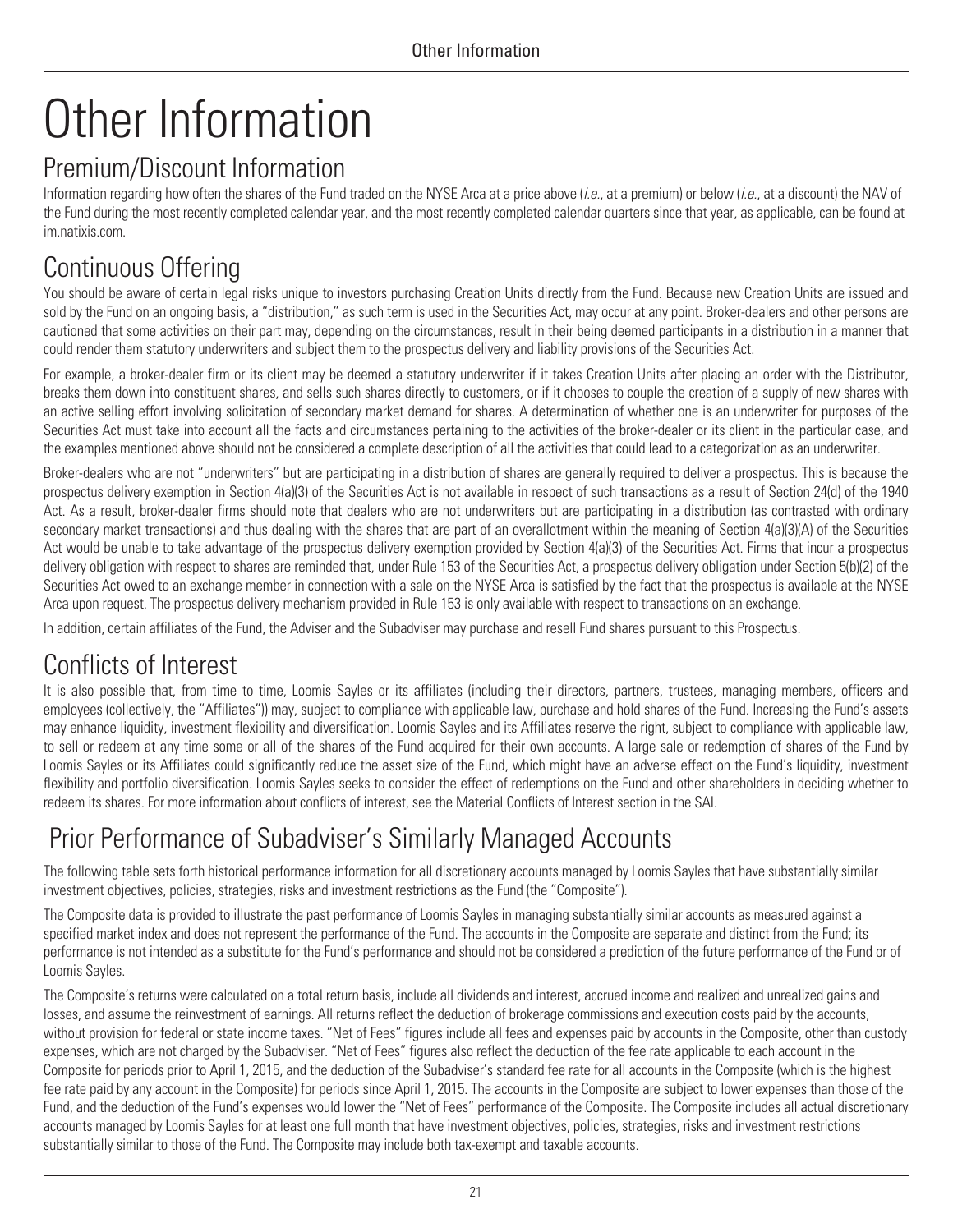Securities transactions are accounted for on trade date and accrual accounting is utilized. Cash and equivalents are included in performance returns. Monthly returns of the Composite combine the individual accounts' returns (calculated on a time-weighted rate of return basis that is revalued daily) by assetweighting each account's asset value as of the beginning of the month. Investors should be aware that the performance information shown below was calculated differently than the methodology mandated by the SEC for registered investment companies.

The accounts that are included in the Composite may not be subject to the diversification requirements, specific tax restrictions and investment limitations imposed on the Fund by the 1940 Act or Subchapter M of the Internal Revenue Code. Consequently, the performance results for the Composite would have been less favorable had it been regulated as an investment company under the federal securities laws.

The returns set forth below are provided to illustrate the past performance of Loomis Sayles in managing substantially similar accounts and should not be interpreted as indicative of the future results that may be achieved by the Fund. Past results are not necessarily indicative of future results. In addition, the results presented below may not necessarily equate with the return experienced by any particular investor as a result of the timing of investments and redemptions, market conditions and other factors. In addition, the effect of taxes on any investor will depend on such person's tax status, and the results have not been reduced to reflect any income tax that may have been payable.

The table below shows the annual total returns for the Composite, and a broad-based securities market index for periods ended December 31, 2021.

| Average Annual Total Returns<br>(for the periods ended December 31, 2021) | Past 1 Year | Past 3 Years | Past 5 Years | Past 10 Years | Since Inception<br>(7/31/07) |
|---------------------------------------------------------------------------|-------------|--------------|--------------|---------------|------------------------------|
| Composite (Net of Fees)                                                   | $-0.05\%$   | 3.46%        | 2.77%        | 2.33%         | 3.46%                        |
| Composite (Gross of Fees)                                                 | 0.13%       | 3.65%        | 2.97%        | 2.57%         | 3.71%                        |
| Bloomberg U.S. Government/Credit 1-3 Year Bond Index                      | $-0.47\%$   | 2.28%        | .85%         | 1.39%         | 2.13%                        |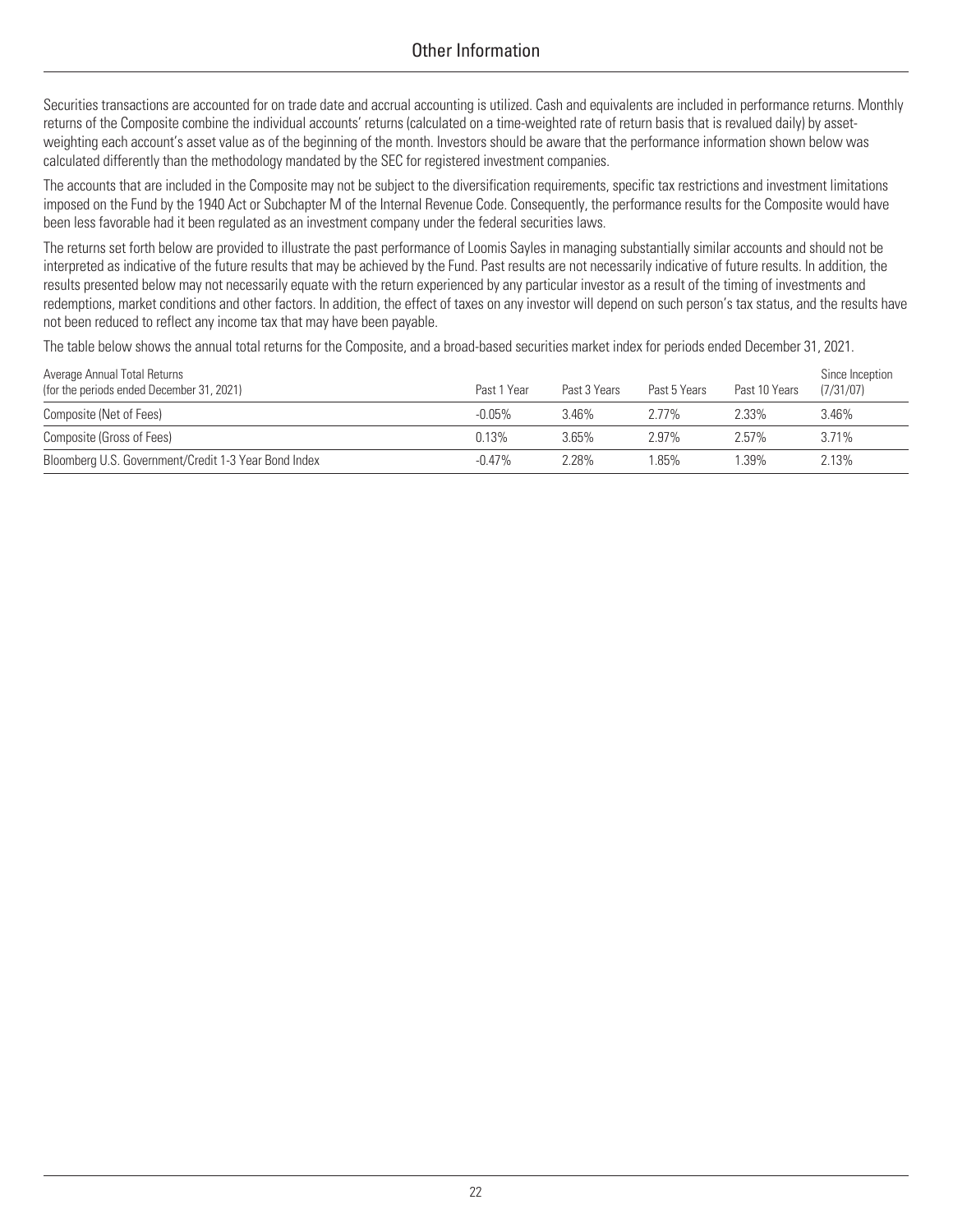## <span id="page-24-0"></span>Financial Performance

The financial highlights table is intended to help you understand the Fund's financial performance for the last five years (or, if shorter, the period of the Fund's operations). Certain information reflects financial results for a single Fund share. The total returns in the table represent the return that an investor would have earned (or lost) on an investment in the Fund (assuming reinvestment of all dividends and distributions). This information has been audited by PricewaterhouseCoopers LLP, an independent registered public accounting firm, whose report, along with the Fund's financial statements, is included in the Fund's annual report to shareholders. The annual report is incorporated by reference into the SAI, both of which are available free of charge upon request from the Distributor.

#### **For a share outstanding throughout each period.**

Natixis Loomis Sayles Short Duration Income ETF

|                                                  | Year Ended<br>December 31, 2021 | Year Ended<br>December 31, 2020 | Year Ended<br>December 31, 2019 | Year Ended<br>December 31, 2018 |     | Period Ended<br>December 31, 2017 |
|--------------------------------------------------|---------------------------------|---------------------------------|---------------------------------|---------------------------------|-----|-----------------------------------|
| Net asset value, beginning of the period         | \$<br>25.58                     | \$<br>25.28                     | \$<br>24.62                     | \$<br>25.02                     | \$. | 25.00                             |
| <b>Income (loss) from Investment Operations:</b> |                                 |                                 |                                 |                                 |     |                                   |
| Net investment income (loss) <sup>(a)</sup>      | 0.17                            | 0.49                            | 0.64                            | 0.61                            |     | $(0.00)^{(b)}$                    |
| Net realized and unrealized gain (loss)          | (0.17)                          | 0.83                            | 0.70                            | (0.37)                          |     | 0.02                              |
| <b>Total from Investment Operations</b>          | $0.00^{(b)}$                    | 1.32                            | 1.34                            | 0.24                            |     | 0.02                              |
| <b>Less Distributions From:</b>                  |                                 |                                 |                                 |                                 |     |                                   |
| Net investment income                            | (0.22)                          | (0.51)                          | (0.67)                          | (0.64)                          |     |                                   |
| Net realized capital gains                       | (0.46)                          | (0.51)                          | (0.01)                          |                                 |     |                                   |
| <b>Total Distributions</b>                       | (0.68)                          | (1.02)                          | (0.68)                          | (0.64)                          |     |                                   |
| Net asset value, end of the period               | \$<br>24.90                     | \$<br>25.58                     | \$<br>25.28                     | \$<br>24.62                     | \$  | 25.02                             |
| Total return <sup>(c)</sup>                      | $0.00\%$ <sup>(d)</sup>         | 5.27%                           | 5.51%                           | 0.97%                           |     | $0.08\%$ <sup>(e)</sup>           |
| <b>Ratios to Average Net Assets:</b>             |                                 |                                 |                                 |                                 |     |                                   |
| Net assets, end of the period (000's)            | \$<br>47,308                    | \$<br>24,304                    | \$<br>30,331                    | \$<br>27,084                    | \$  | 20,016                            |
| Net expenses <sup>(f)</sup>                      | 0.38%                           | 0.38%                           | 0.38%                           | 0.38%                           |     | $0.38\%$ <sup>(g)</sup>           |
| Gross expenses                                   | 0.93%                           | 1.05%                           | 0.95%                           | 1.09%                           |     | 14.21% <sup>(g)</sup>             |
| Net investment income (loss)                     | 0.69%                           | 1.91%                           | 2.56%                           | 2.46%                           |     | $(0.09) \%$ <sup>(g)</sup>        |
| Portfolio turnover rate <sup>(h)</sup>           | 140%                            | 181%                            | 113%                            | 167%                            |     | $0\%$                             |

\* From commencement of operations on December 27, 2017 through December 31, 2017.

(a) Per share net investment income (loss) has been calculated using the average shares outstanding during the period.

(b) Amount rounds to less than \$0.01.

(c) Total return is calculated at net asset value assuming reinvestment of dividends and capital gains, if any. Had certain expenses not been waived/reimbursed during the period, total returns would have been lower.

(d) Amount rounds to less than 0.01%.

(e) Periods less than one year are not annualized.

(f) The investment adviser agreed to waive its fees and/or reimburse a portion of the Fund's expenses during the period. Without this waiver/reimbursement, expenses would have been higher.

(g) Computed on an annualized basis for periods less than one year.

(h) Portfolio turnover rate excludes securities received or delivered from in-kind processing of creations or redemptions.

### **Disclaimers**

Shares of the Fund are not sponsored, endorsed or promoted by the NYSE Arca. The NYSE Arca makes no representation or warranty, express or implied, to the owners of the shares of the Fund or any member of the public regarding the ability of the Fund to achieve its investment objective. The NYSE Arca is not responsible for, nor has it participated in, the determination of the Fund's investments, nor in the determination of the timing of, prices of, or quantities of shares of the Fund to be issued, nor in the determination or calculation of the equation by which the shares are redeemable. The NYSE Arca has no obligation or liability to owners of the shares of the Fund in connection with the administration, marketing or trading of the shares of the Fund.

Without limiting any of the foregoing, in no event shall the NYSE Arca have any liability for any direct, indirect, special, punitive, consequential or any other damages (including lost profits) even if notified of the possibility of such damages.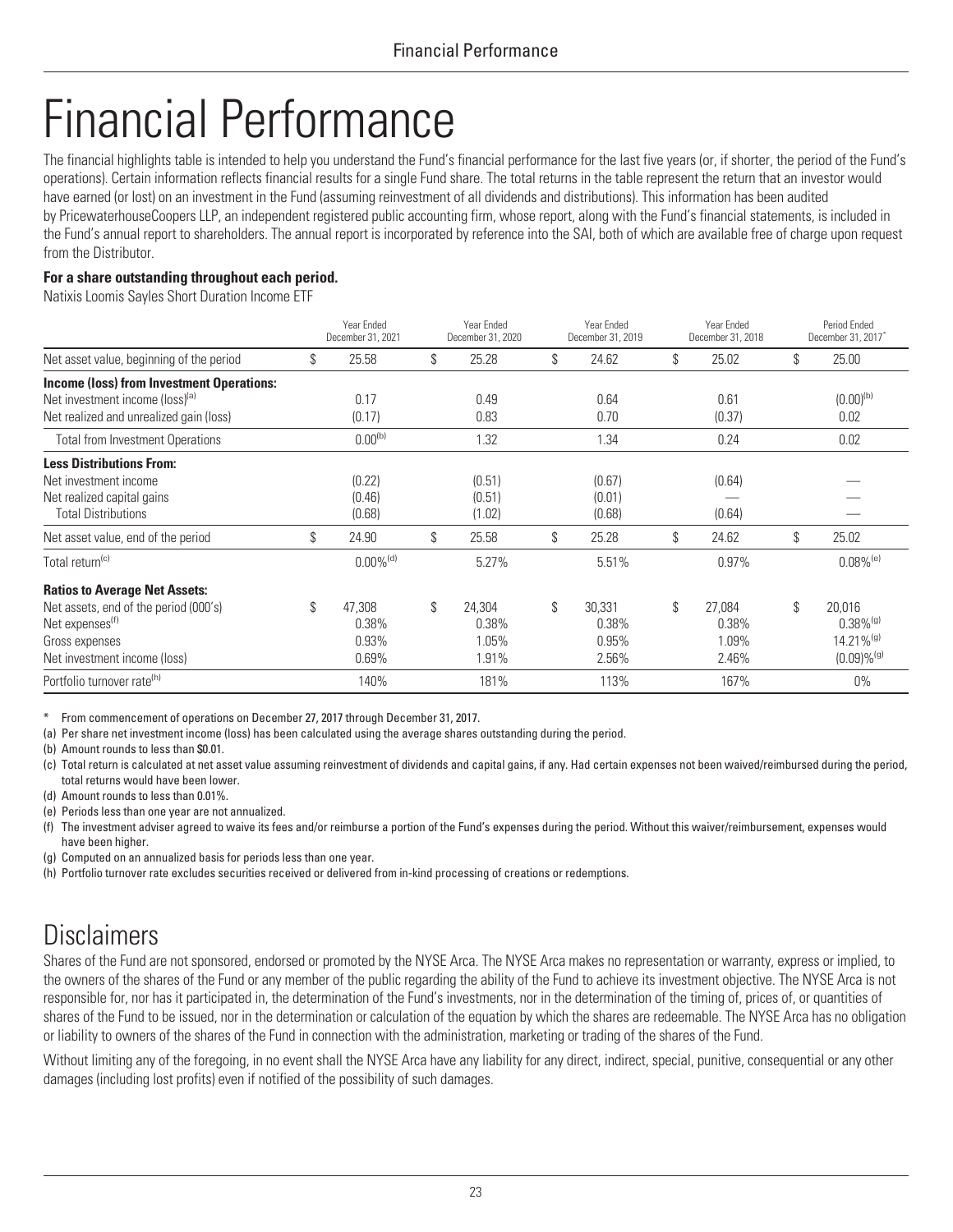## <span id="page-25-0"></span>Appendix A - Additional Index Information

**Bloomberg U.S. Government/ Credit 1-3 Year Bond Index**

An unmanaged index which is a component of the U.S. Government/Credit Bond Index, which includes Treasury and agency securities (U.S. Government Bond Index) and publicly issued U.S. corporate and foreign debentures and secured notes (U.S. Credit Bond Index). The bonds in the index are investment grade with a maturity between one and three years.